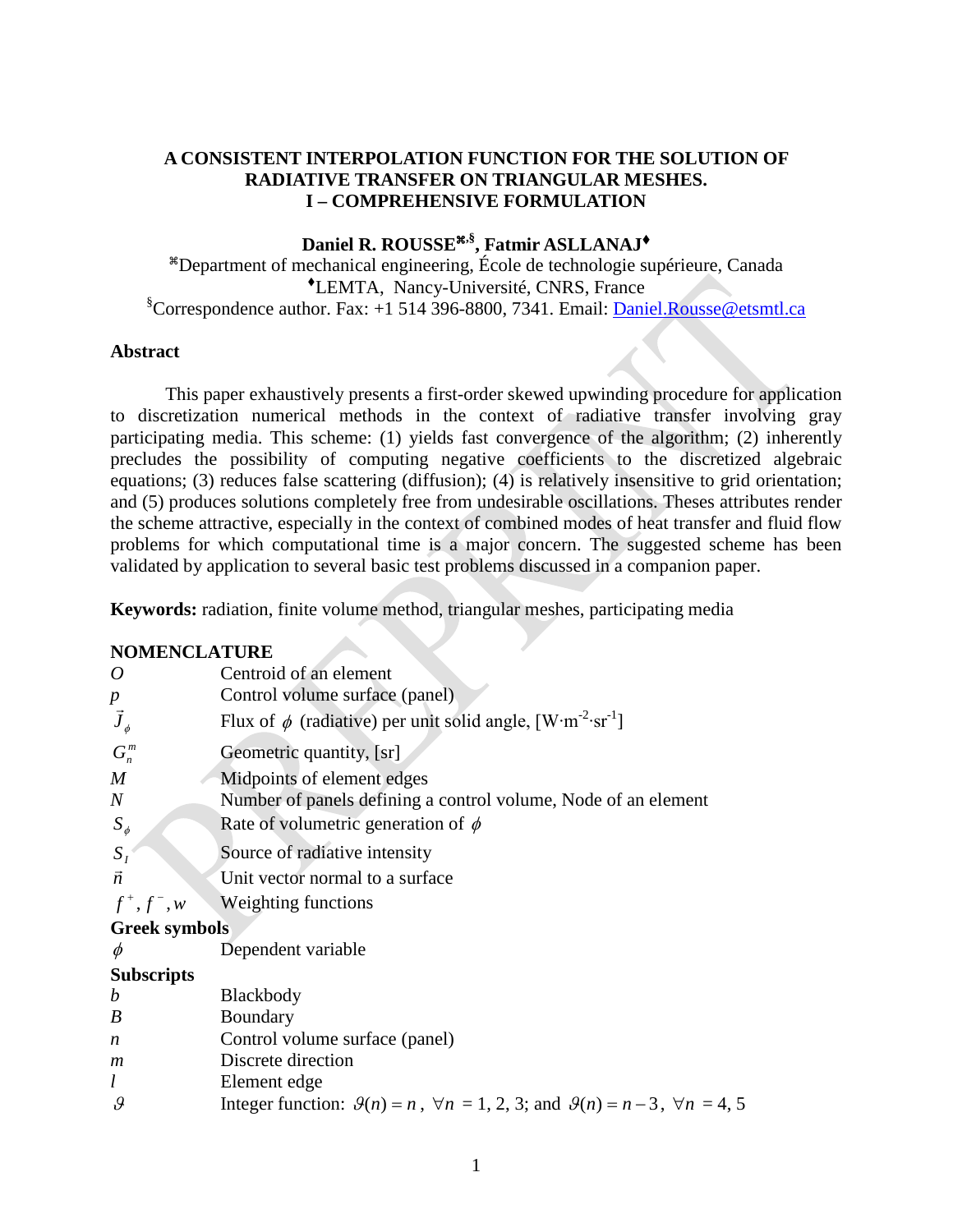| $\bm{P}$            | Node of reference            |
|---------------------|------------------------------|
|                     | Radiation or Reference point |
| <b>Superscripts</b> |                              |
| m                   | Discrete direction           |
|                     | Incoming direction           |
|                     | Vectorial quantity           |

Other symbols: *ASME, JHT 1999, 121(4), 770-773.*

## **1. INTRODUCTION**

One of the key issues of the numerical methods that solve the Radiative Transfer Equation (RTE) is the closure relation or spatial interpolation function for the discrete dependent variable intensity over the elements (or over control volumes) of the computational mesh [1]. This is then relevant for discrete ordinates methods (DOMs), finite volume methods (FVMs), control volume finite element methods (CVFEMs), and Finite Element Methods (FEMs).

Here the discussion pertains to such discretization methods and is not concerned with traditional zonal, Monte-Carlo, ray tracing, discrete transfer methods [2] or the more recently acknowledged collapsed dimension [3-5] and direct collocation meshless method [6,7].

A first interpolation scheme was introduced by Carlson and Lathrop [8] in the context of neutron transport problems: it is the diamond difference scheme. This scheme was the first to be implemented by Hyde and Truelove [9] and later by Fiveland [10] in their pioneering radiative heat transfer work. It has since been used extensively. However, as for the central difference scheme used in the context of convection-diffusion and fluid flow problems, the diamond scheme can produce negative coefficients (elemental negative intensities) in the discretized algebraic equations that approximate the original RTE. This procedure may lead to spatially oscillating, physically unrealistic distributions of the transported entity (intensity). Fix-up procedures have been proposed in attempts to solve this problem. All of them result in schemes that require more computational time per iteration than their original counterpart.

Decades later, Coelho and Aelenei [11] tested several high-order schemes, namely the MINMOD, CLAM, MUSCL, SMART schemes. They found that the use of high order schemes is only effective if the angular refinement yields low-angular discretization error as well. In this respect, the study of Cheng et al. [12] proposes a genuine method (called DRESDOR) that accounts for radiation in 6658 discrete directions in the hemispheric space to model the angular discretization appropriately.

Chai and co-workers [13], after testing several procedures, finally recommend to rely on the upwind scheme (US). In that paper, the upwind scheme (also called step scheme), the diamond scheme, the positive scheme proposed by Lathrop [14], and the positive intensity conditions suggested by Fiveland and Jessee [15] are discussed in the context of the discrete ordinates method. The paper also discusses the relative merits of variable weight schemes proposed by Jamaluddin and Smith [16] but indicates that, in general, schemes based on weighting factor less than unity could lead to physically unrealistic solutions. Liu *et al.* [17] showed that the criterion for an unconditionally stable scheme is that this weighting function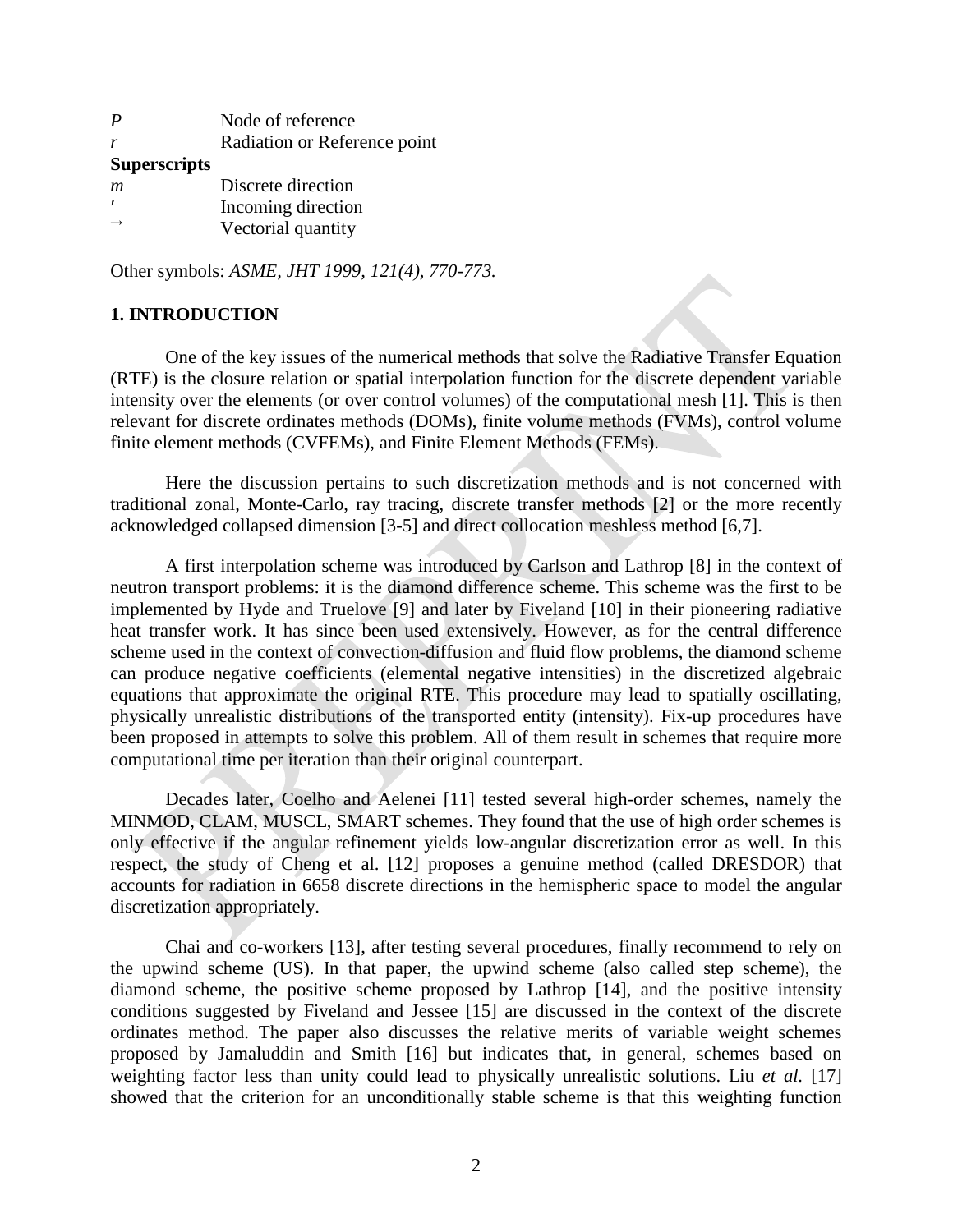should be superior to 2⁄3. Berour and co-workers [18] propose a review of several of these differencing scheme efficiencies for the case of strong opacities in purely absorbing media.

One of the alternative recommended by Chai and co-workers [13], is to trace the downstream intensities at an integration point *p* to an upstream reference location *r* where the intensity can be computed or is known in terms of nodal values. This is the basis of the original CVFEM proposed by Rousse and Baliga [19] and Rousse [1, 20]. Although use of unidirectional upwinding removes the potential for spatial oscillations, such a procedure is burdened with excessive false diffusion (false scattering).

The smearing here is numerically (not physically) analogue to what is referred to as false diffusion in the context of fluid flow and convective heat transfer [21]. In this respect, numerical smearing can be referred to as false scattering, which is a numerical redistribution of energy rather than a physical phenomenon. Hence, the authors acknowledge the need for a scheme that models the skewness of radiative transport with improved accuracy. This has been done over a period of some ten years as exemplify by the papers of Chai *et al.* [13], Tan *et al.* [22], and Coelho [23].

In the paper of Jessee and Fiveland [24], the authors address the issue of spatial discretization in the context of numerical smearing. In that paper, the authors state that the upwind scheme is computationally inexpensive but first order accurate thus leading to poor modeling and numerical scattering, and that the diamond scheme modifications, required by the presence of negative coefficients, are not entirely satisfactory. To overcome these drawbacks, the authors investigated bounded high resolution schemes. They concluded that a bounded exponential or higher order scheme, with built-in flux limiters in which skewness is accounted for, would be promising. However, it could be mentioned that the non-linearity of the proposed high resolution schemes often necessitate an increase in computational time requirements. It is reported that these high resolution schemes may be competitive with the standard upwind scheme but for significantly scattering media or reflective boundaries and when the problem may allow the analyst to neglect other heat transfer modes.

Liu *et al.* [17] came to similar conclusions in their analyses of the conventional difference schemes and the SMART scheme. However, the authors recommend the use of the central difference scheme although this scheme may produce spurious oscillations, because it yielded integral quantities (flux, incident radiant energy) almost as accurate as the SMART scheme.

The avenue taken here is somewhat different; instead of using a high order scheme, a first order skew upwind scheme is proposed. It will be shown that the proposed scheme could be viewed as a skewed upwind scheme that ensures positive coefficient to the discretized algebraic equations while limiting the connectivity to a single finite element.

In the context of convection-diffusion and fluid flow problems, false diffusion can be substantially reduced through the use of a skewed upwind scheme such as that proposed by Raithby [25]. However, this procedure has the potential for developing spatial oscillations in the solution through the computation of negative coefficients in the discretized equations. Leonard [26], proposed a quadratic upstream interpolation scheme that considerably reduces the problem. However, his scheme does not entirely circumvent the calculation of negative coefficients.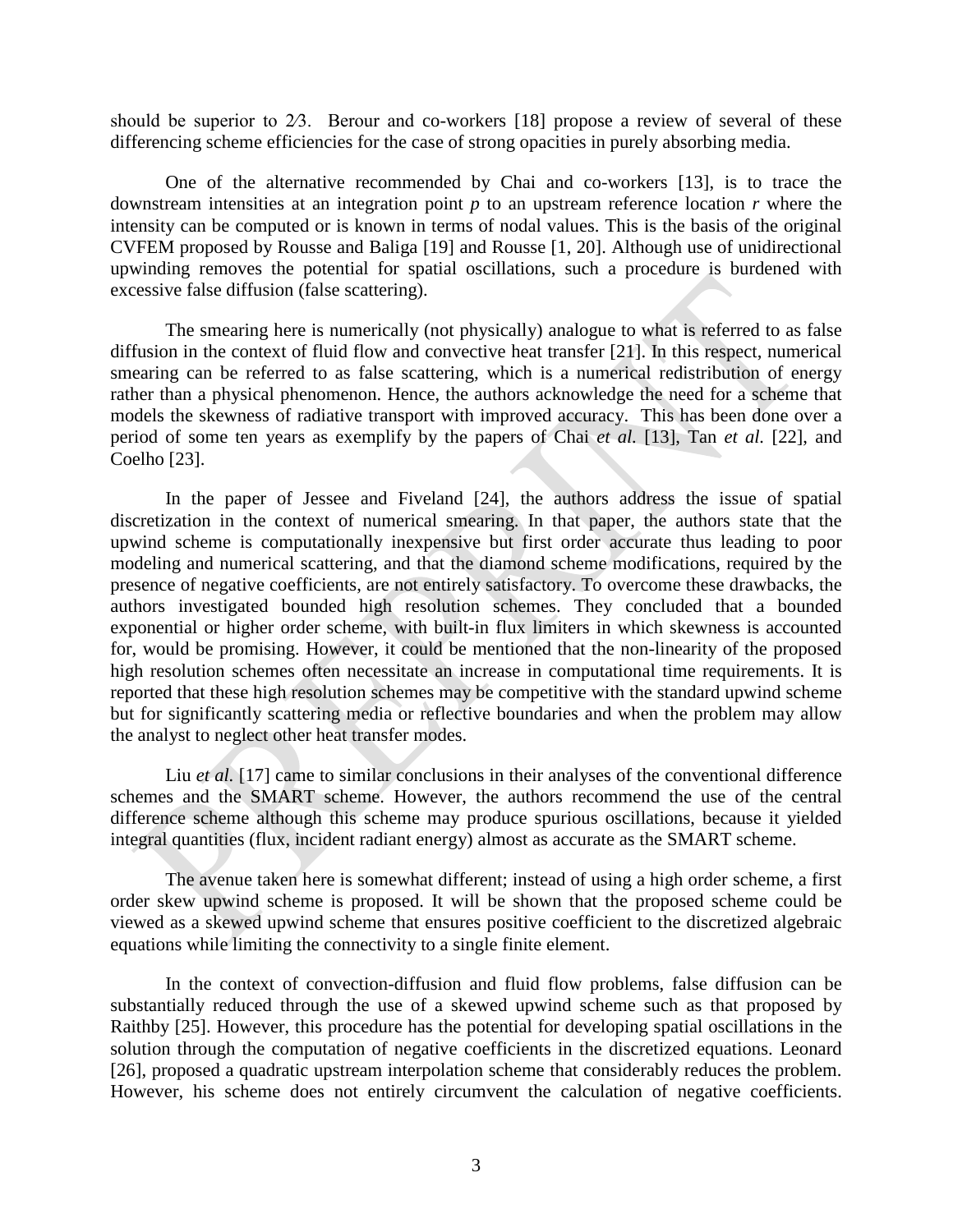Hassan *et al.* [27] proposed a procedure that solves the problem by restricting the range of the upstream weighting factor such that the influence coefficients cannot become negative. In some sense, this procedure based on a mathematical restriction on the upstream weighting factor, is akin to a similar ideas developed for the intensity of radiation calculation with the diamond scheme [14].

Conventional Galerkin finite element methods for convection-diffusion problems experience similar difficulties [28] and although several upwind type schemes have been suggested [29-32], they all more or less suffer from false diffusion.

Clearly, in the context of convective transport, a broad range of numerical procedures were proposed in attempts to reduce false diffusion and/or eliminate the negative coefficients problem. Among these, the skewed positive influence coefficient upwinding procedure proposed by Schneider and Raw [33], modified by Saabas [34], and by Rousse [20], was found to hold the premise of a suitable interpolation function for radiation intensity in the context of problems involving radiative heat transfer in participating media.

The present paper is concerned with the progressive development of an interpolation function for radiative intensity that does account for the directionality of the radiant energy propagation through a skewed approach, while simultaneously precluding the possibility of negative coefficients.

## **2. CVFEM FORMULATION**

The solution of the radiative transfer equation (RTE) by a CVFEM requires the discretizations of both spatial and angular domains. The angular discretization of the RTE, which is solved along *M* discrete directions, leads to the solution of *M* sets of algebraic discretization equations [1].

#### **2.1. Radiative transfer equation**

For the sake of completeness, the multidimensional propagation of radiation in graydiffuse enclosures filled with gray participating media is recalled here; it can be described by the following equation:

$$
\vec{\nabla} \cdot (\vec{\Omega} I(s, \vec{\Omega})) = -\beta I(s, \vec{\Omega}) + S_I(s, \vec{\Omega})
$$
\n(1)

where  $S_t$ , the source function for radiant intensity, is given by:

$$
S_I(s,\vec{\Omega}) = \kappa I_b(s,\vec{\Omega}) + \frac{\sigma}{4\pi} \int_{4\pi} I(s,\vec{\Omega}') \Phi(\vec{\Omega}',\vec{\Omega}) d\omega'
$$
 (2)

and the radiative boundary condition at a point *B* on a gray-diffuse surface is: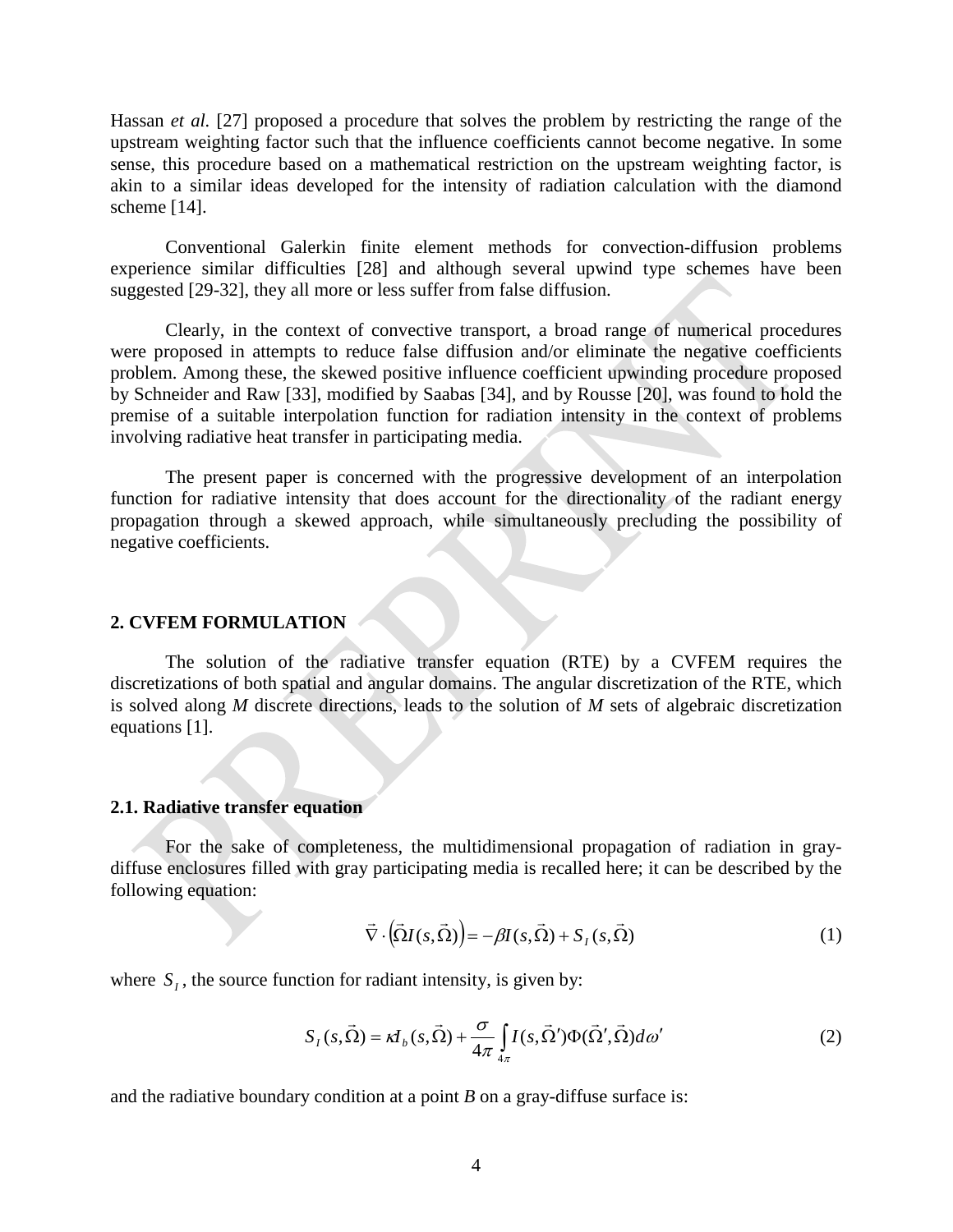$$
I_B(\vec{\Omega}) = \varepsilon_B I_{b_B}(T_B) + \frac{(1 - \varepsilon_B)}{\pi} \int_{(\vec{\Omega}', \vec{n}_B) < 0} \left| I_B(\vec{\Omega}') d\omega' \right| \tag{3}
$$

In the formulation of CVFEMs, it is convenient to cast the governing partial differential equations in the following general form [21]:

$$
\vec{\nabla} \cdot \vec{J}_{\phi} = S_{\phi} \tag{4}
$$

where  $\phi$  stands for a general variable,  $S_{\phi}$  is a volumetric generation rate or source term, and  $J_{\phi}$  $\overline{a}$ is the flux of  $\phi$ . Eq. (1) may be readily obtained from this general equation by using:  $\vec{J}_{\phi} = \vec{\Omega} I(s, \vec{\Omega})$  and  $S_{\phi} = -\beta I(s, \vec{\Omega}) + S_I(s, \vec{\Omega})$ .

## **2.2. Domain discretization**

In CVFEMs, the calculation domain is first spatially divided into elements. In a second step of discretization, each element is divided into sub-control volumes in such a manner that upon assembly of elements, complete control-volumes are formed around each node of the computational mesh. In two-dimensional and three-dimensional formulations, three-nodes triangular and four-nodes tetrahedral elements are used, respectively.

With regards to angular discretization, discrete ordinates-type or azimuthal discretizations can be used. Discretization details are provided elsewhere [1].

It should be noted that FVMs and FEMs do also need spatial and directional discretizations.

## **2.3. CVFEM approximation**

An integral conservation equation corresponding to the RTE is obtained by applying the conservation principle to control volumes, *V*, and solid angles,  $\omega_m$ , such that :

$$
\iint_{\omega_m A} \vec{J}_{\phi} \cdot \vec{n} \, dA \, d\omega = \iint_{\omega_m V} S_{\phi} dV \, d\omega \tag{5}
$$

where *A* is the surface area of the control volume, and  $\vec{n}$  is a unit outward-pointing normal to the differential area element *dA*.

In the suggested CVFEM, the radiative properties and the scattering phase function are nodal values and are assumed to prevail over the control volume associated with this point and over a discrete solid angle  $\omega_m$ , while the source term  $S_{\phi}$  is linearized [21] and assumed constant over control volumes and solid angles. The radiant heat flux is assumed constant (average values are assumed) over control volume surfaces and solid angles [1].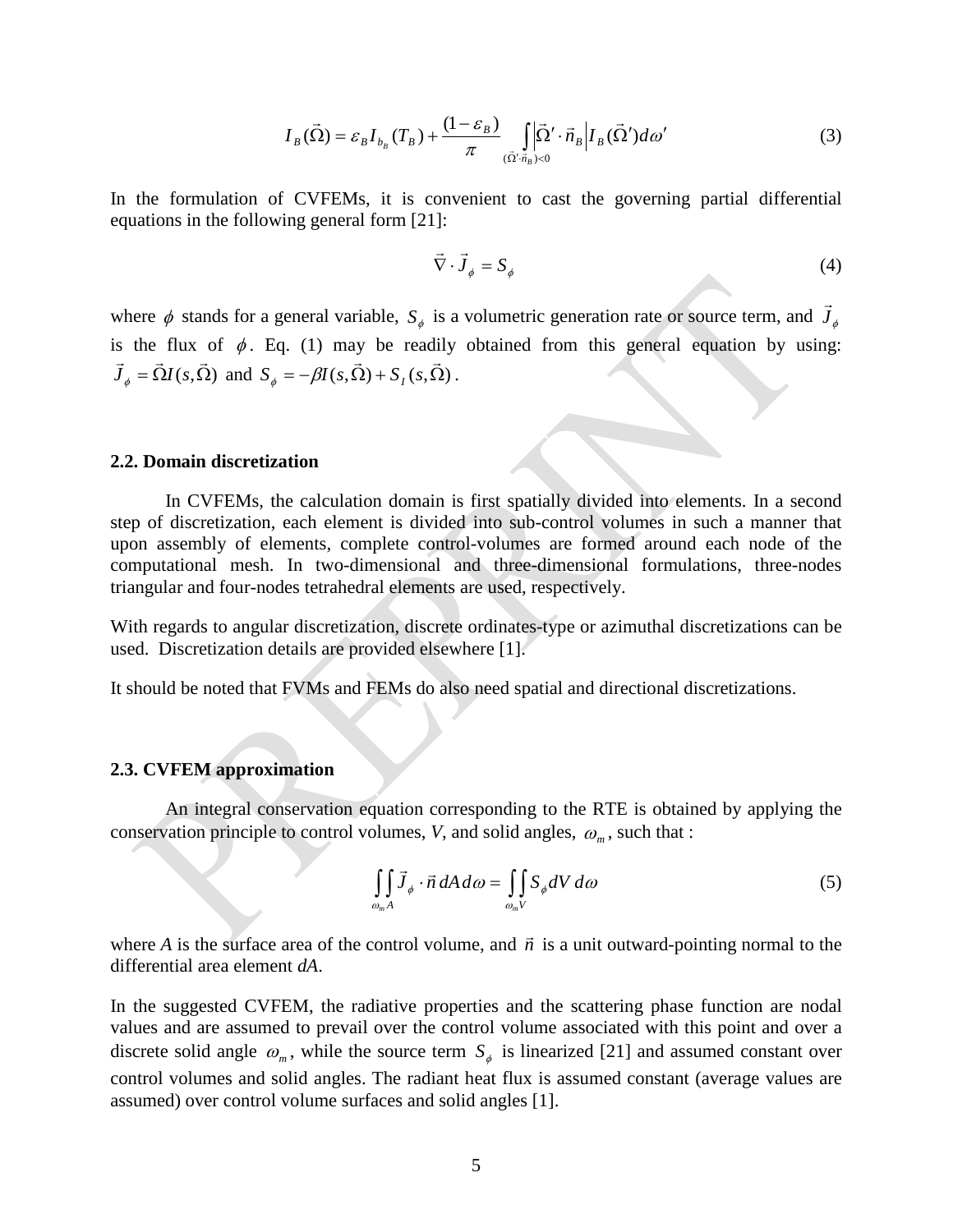The discretized integral conservation equation, corresponding to Eq. (5), in the direction  $\vec{\Omega}_m$  for a control volume associated with node *P* and having *N* control volume faces is finally:

$$
\sum_{n=1}^{N} I_{p_n}^m G_n^m A_n = -\beta_P I_P^m V_P \omega_m + S_{I_P}^m V_P \omega_m \tag{6}
$$

where  $I_{p_n}^m$  is the radiative intensity evaluated on  $p_n$  along  $\vec{\Omega}_m$ ;  $G_n^m$  is a geometrical quantity defined below, eq.(7);  $A_n$  is the surface area of a control volume surface  $p_n$ ;  $I_p^m$  is the radiative intensity evaluated at node *P* along  $\vec{\Omega}_m$ ;  $S_{I_p}^m$  is the value of the source term evaluated at node *P* in direction  $\vec{\Omega}_m$ ;  $V_p$  is the volume surrounding node *P*; and  $\omega_m$  is the solid angle associated with direction  $\vec{\Omega}_m$ , respectively

The geometric function  $G_n^m$  is evaluated such that:

$$
G_n^m = \int_{\omega_m} \vec{\Omega} \cdot \vec{n}_n \, d\omega \tag{7}
$$

where  $\vec{n}_n$  is the unit outward-pointing normal to a panel  $p_n$ . The rationale behind these choices is discussed in [1].

To complete the CVFEM formulation, a relation between the value of the radiative intensity at control volume surfaces and that of this same quantity at the grid nodes of the finite element mesh is required. This relation is established by the prescription of an appropriate spatial interpolation function for intensities over the elements and this is the subject matter of the next section.

The issues of discretization equations, boundary conditions, and solution procedure are presented elsewhere [1] and are not repeated here to avoid this paper to become overly lengthy.

## **3. SKEW UPWINDING SCHEME**

The nature of the discretized RTE does suggest that it is indeed highly desirable not only to account for radiative intensity at upstream locations when closure is needed, but also to reflect the direction of propagation of radiation. Here, attention is limited to those two features without regard to attenuation by absorption and out-scattering or reinforcement by emission and inscattering in the interpolation functions.

The convention adopted here is that depicted in Fig. 1. Careful study of this figure should help the reader in the following sections of the paper. Discussions are limited to the two-dimensional context for simplicity and clarity, but are very exhaustive to help the reader in implementing these ideas, if need be.

With reference to Figure 1,  $N_1$ ,  $N_2$ ,  $N_3$  denote the nodes of the finite element considered,  $O$  is the centroid of the element where a local Cartesian coordinate system will be translated, *V*1, *V*2, *V*<sup>3</sup> are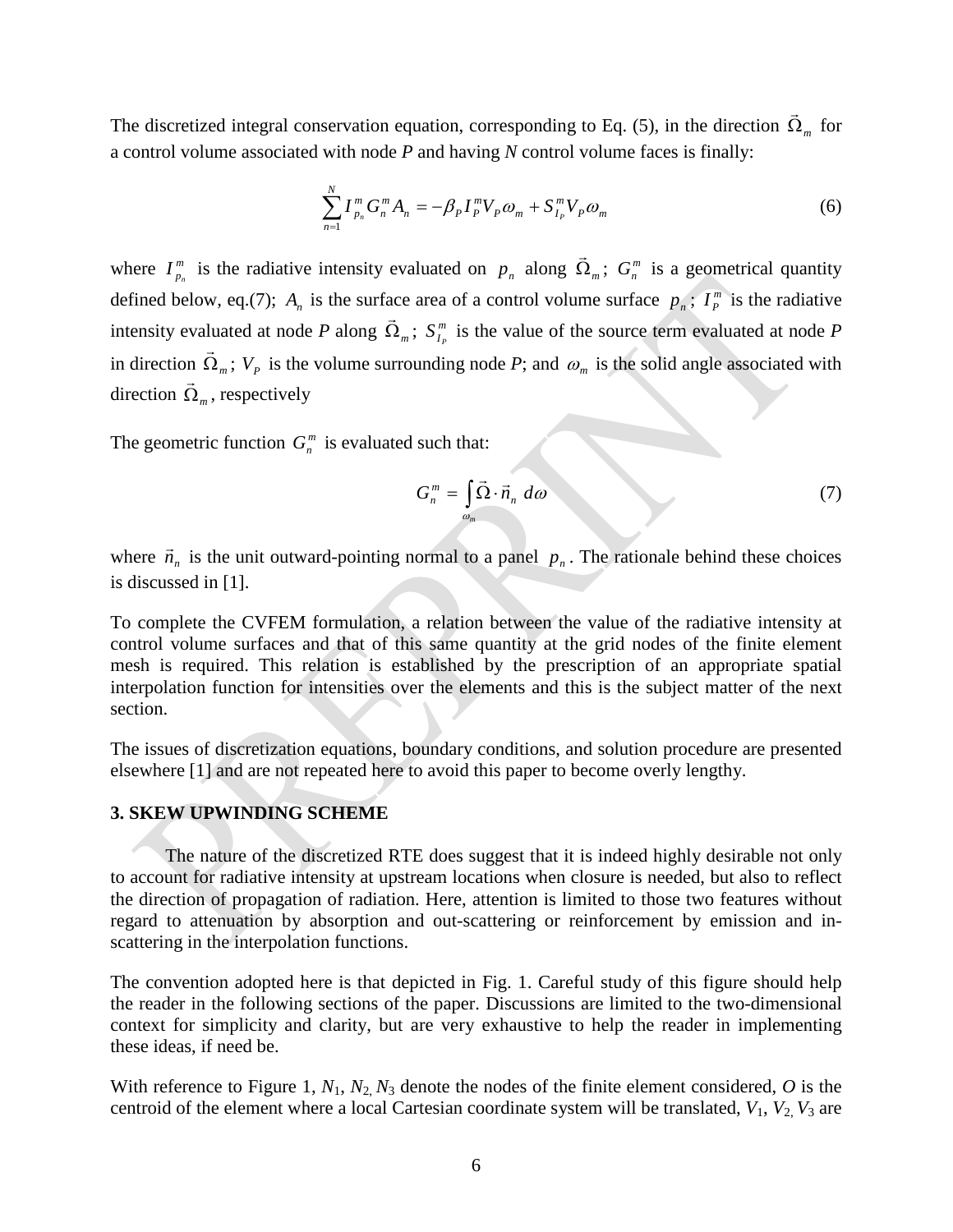partial control-volumes that will constitute the complete and non overlapping discretized volume of the calculation domain upon assembly of all triangular elements;  $p_1$ ,  $p_2$ ,  $p_3$  are the sub-control volume surfaces,  $\vec{n}$  are the unit outward-pointing normal to the sub-control volume surfaces, and  $\vec{n}$ *M* are the mid-point, between two nodes, along the edge of a triangular element side. It is worth noting, for further reference, that  $M_1$  is opposite to  $N_1$  and similarly for the other two pair of nodes and midpoints.

## **3.1 An exponential scheme (ES)**

The first scheme that was considered for implementation within the CVFEM was the exponential scheme (ES) [1]. This scheme, based on a particular one dimensional solution of the RTE within an element, yielded very satisfactory predictions [19, 35]. However, this scheme suffers two major drawbacks: (1) it requires fix-up procedures to avoid computations of *negative coefficients*, and (2) exponentials are relatively expensive to compute. Hence, in the context of the development of comprehensive numerical methods for the solution of multiphase turbulent reacting flow combined with radiative heat transfer, such a scheme could lead to unacceptable computational time requirements.

## **3.2 An upwind scheme (US)**

With the reference to Fig. 2, the implementation of this scheme is rather simple. If the dot product  $\Omega_{m} \cdot \vec{n}_{p_1}$  $\vec{\Omega}_m \cdot \vec{n}_p$  is positive (Fig. 2(a)), the value of the radiative intensity at the integration point  $p_1$  is that of the node located immediately counter clockwise with respect to the centroid,  $O$ , here node  $N<sub>3</sub>$ .

On the other hand, if this dot product is negative (Fig. 2(b)), the value of radiative intensity at the integration point  $p_1$  is that of node  $N_2$ .

For any of the three control volume surfaces (panels),  $p_1$ ,  $p_2$ ,  $p_3$ , the implementation is straightforward:

$$
I_{p_n}^m = w_n^m I_{N_{\mathcal{S}(n+2)}}^m + (1 - w_n^m) I_{N_{\mathcal{S}(n+1)}}^m
$$
 (8)

where the weighting function  $w_n$  is defined as :

$$
w_n^m \equiv \text{MAX} \left[ \frac{G_n^m}{|G_n^m|}, 0 \right] \tag{9}
$$

and the integer function  $\mathcal{G}(n)$  is such that  $\mathcal{G}(n) = n$ ,  $\forall n = 1, 2, 3$ ; and  $\mathcal{G}(n) = n - 3$ ,  $\forall n = 4, 5$ . The weighting functions,  $w_n^m$ , for each element, can be evaluated prior to the iterative procedure as they are geometric quantities independent of the radiation transfer problem.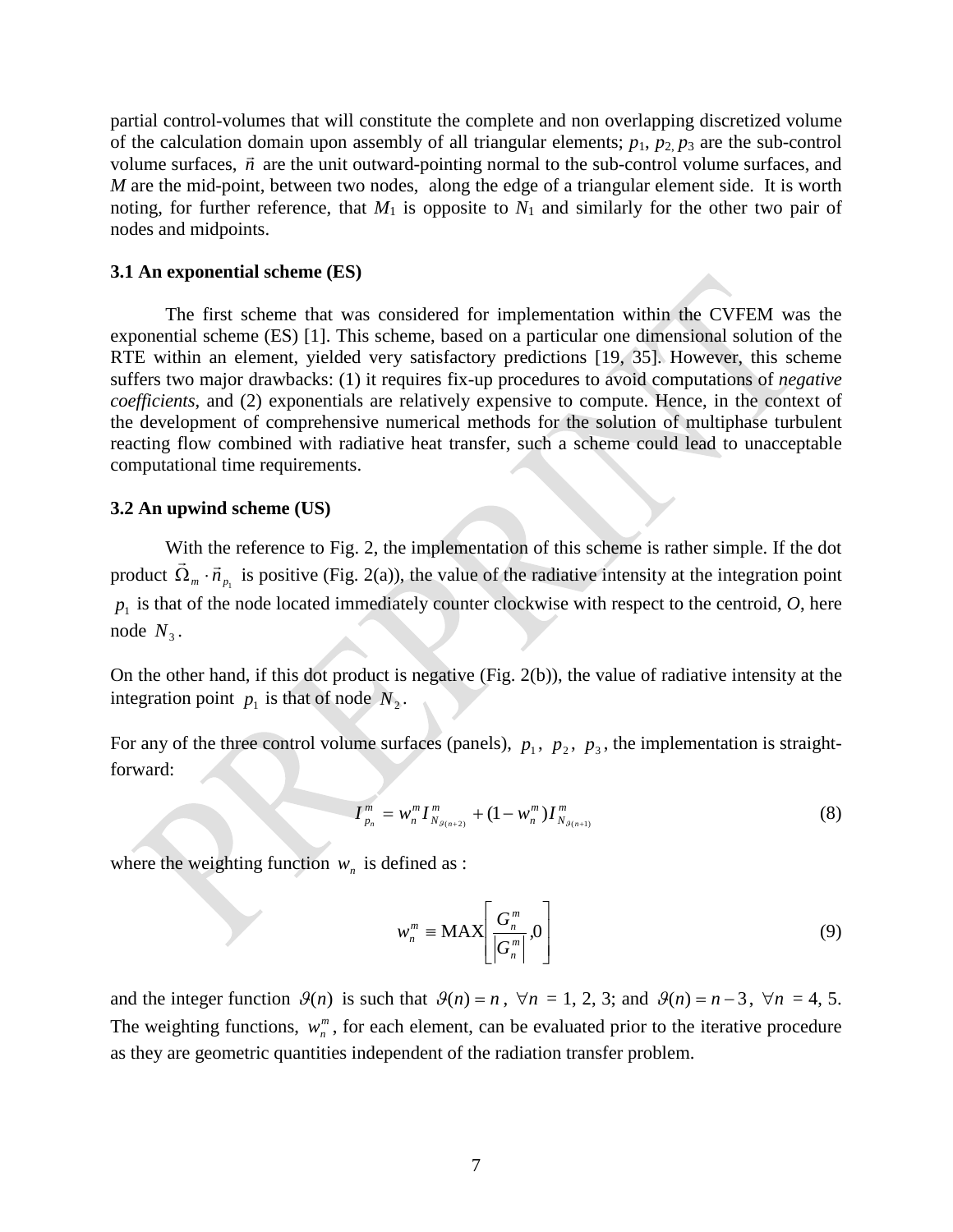The upwind scheme (US) is simple and yields rapid convergence of the solution procedure. Moreover, it ensures that no negative coefficients are produced in the discretization equations. However, it is obvious that for several discrete directions, the directionality of radiant propagation is not very accurately taken into account. For discrete directions where the node of influence,  $N<sub>3</sub>$ , is in a more or less direct line of sight when observed from the integration point  $p_1$ , such as in Fig. 2(c), the predictions of intensity along that direction will be good. However, for the situation depicted in Fig. 2(d), severe *false scattering* (numerical smearing) will occur and for that direction the predictions of radiant intensity will be far less accurate. Moreover, it is clear that this scheme will produce solutions that are very sensitive to the shape of elements. Nevertheless, the upwind scheme was retained as an alternative because it is the simplest and therefore cheapest scheme and the inaccuracies it involves are averaged over all directions when the radiative fluxes or radiant incident energy are evaluated. Hence, the results for the radiative fluxes and radiant incident energy were found to be in fair agreement with those obtained with higher order schemes.

#### **3.3 A basic skew upwind scheme (BSUS)**

With reference to Fig. 3, the basic skew upwind scheme (BSUS), applied to the triangular element discretized into three equal sub-control volumes, determined the value of the intensity at the integration point,  $p_1$ , by tracking back along the projection of a discrete direction,  $\vec{\Omega}_m$ , from  $p_1$  until the pencil (path) of radiation intersects the element edge at a reference point, *r*. Here, the notation assumes that the edge number, *l*, is that of its corresponding midpoint, *M*. This notation is used for the ease of presentation and implementation.

The value taken for the radiative intensity at position  $r$  is then based on an interpolated value, along this element edge, of the corresponding nodal values (for example, nodes  $N_2$  and  $N_3$  in Fig. 3(b)). In the context of upwinding (no attenuation),  $I_{p_n}^m = I_{r_n}^m$  $I_{p_n}^m = I_{r_n}^m$ . This leads to a value of the intensity at the integration point that is an average of two nodal values.

When  $w_1^m = 1$ , see Eq. (9), the reference point will lie either along edge  $l = 2$  or  $l = 1$ . In Fig. 3(a), with respect to a local Cartesian coordinate system located at the centroid of the element, *O*, that is oriented so as to have its axis *x* aligned with the projection of  $\vec{\Omega}_m$  in the plane of the problem, the reference point, *r*, lies on the edge  $l = 2$  for which:  $y_{N_3} \ge y_{N_1} \ge y_{N_1}$ . In Fig. 3(b), the reference point, *r*, lies on the edge  $l = 1$  for which:  $y_{N_2} \ge y_{N_1} \ge y_{N_2}$ . In any of these two cases,  $I_{p_1}^m$  can be expressed as a linear function of the intensity at two nodes such that:

$$
I_{p_1}^m = f_{1l} I_{N_{g(l+1)}}^m + (1 - f_{1l}) I_{N_{g(l+2)}}^m \tag{10}
$$

where the weighting function  $f_{1l}$  in terms of the local and aligned coordinate directions is :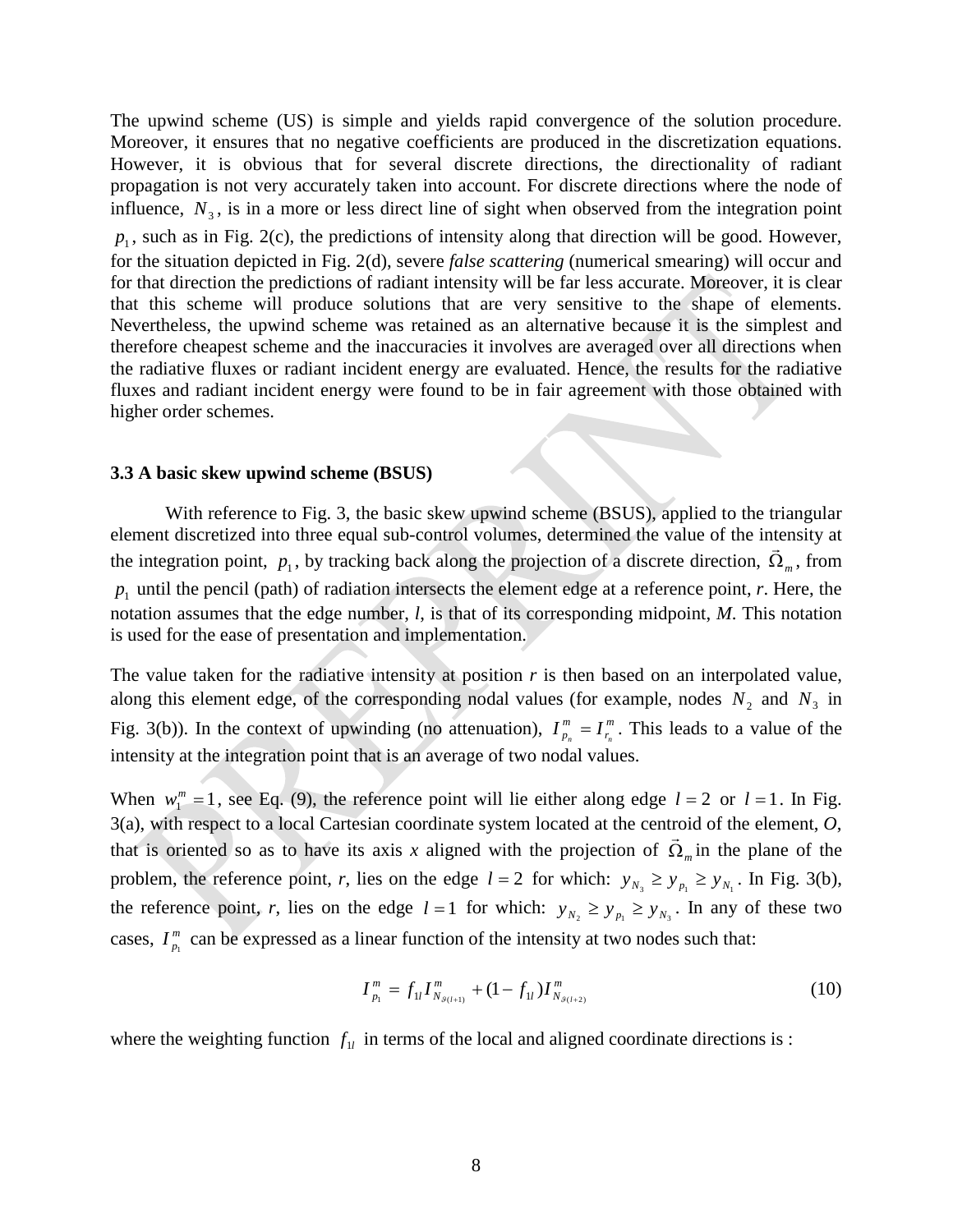$$
f_{1l} = \frac{y_{p_1} - y_{N_{g_{(l+2)}}}}{y_{N_{g_{(l+1)}}} - y_{N_{g_{(l+2)}}}}
$$
(11)

and *l* is either 1 or 2 according to the relative *y*-coordinate of node  $N<sub>3</sub>$  with respect to  $p<sub>1</sub>$ .

Similarly, when  $w_1^m = 0$ , the reference point will lie either along edge  $l = 3$  or  $l = 1$ . In Fig. 3(c), the reference point, *r*, lies on the edge  $l = 1$  for which:  $y_{N_2} \ge y_{N_1} \ge y_{N_2}$ , and the above expression apply. It can readily be observed that the equations are also valid for the case shown in Fig. 3(d) for which:  $y_{N_1} \ge y_{N_2}$   $\ge y_{N_2}$ . Here, the relative *y*-coordinate of node  $N_2$  with respect to  $p_1$ determines whether  $l = 3$  or  $l = 1$ .

Generalizing the former expressions, for any of the three control volume surfaces,  $p_1$ ,  $p_2$ ,  $p_3$ , yields:

$$
I_{p_n}^m = f_{nl} I_{N_{g(l+1)}}^m + (1 - f_{nl}) I_{N_{g(l+2)}}^m \tag{12}
$$

where the expression of  $f_{nl}$  is :

$$
f_{nl} = \frac{y_{p_n} - y_{N_{\mathcal{G}(l+2)}}}{y_{N_{\mathcal{G}(l+1)}} - y_{N_{\mathcal{G}(l+2)}}}
$$
(13)

However, this strategy can be challenged for several reasons : (1) for a given direction, when both nodes are located upstream with respect to the integration point  $p_1$ , such as nodes  $N_1$  and  $N_3$ in Fig. 3(a), there is no guarantee that the intensity at reference point, *r*, will physically be a linear interpolation of the nodal values. Except, in a highly scattering media or when a fine spatial discretization is used; (2) for a particular direction, a node *N* could be located downstream with respect to the integration point such as node  $N_2$  in Fig. 3(b) where  $N_2$  is found to have an influence on  $I_{p_1}^m$ . This could lead to negative coefficients in the discretized algebraic equations; (3) for some very limited cases only, such as that shown in Fig. 3(c), the scheme would propose a fair representation of the physics (without attenuation). But in this case, it reduces to the US; and (4) for the case represented in Fig. 3(d), the dependence on the intensity at node  $N_1$  constitute an *outflow* of radiant energy from the control volume associated with node  $N_2$ . Thus if  $I_{N_1}^m$ decreases,  $I_{N_2}^m$  will increase proportionately. And this clearly shows that *negative coefficients* could be calculated in the numerical solutions.

Remedies to avoid negative coefficients could be thought as follows: (1) when a node *N* is located downstream with respect to the integration point such as node  $N_2$  in Fig. 3(b), the weighting factor (here  $f_{11}$ ) could be set to zero (when the local *x*-coordinate difference between node  $N_2$  and point  $p_1$  is positive). Similarly,  $f_{11} = 1$  when node  $N_3$  is located downstream of point  $p_1$ ; (2) to avoid the outflow problem illustrated in Fig. 3(d), the simplest remedy would be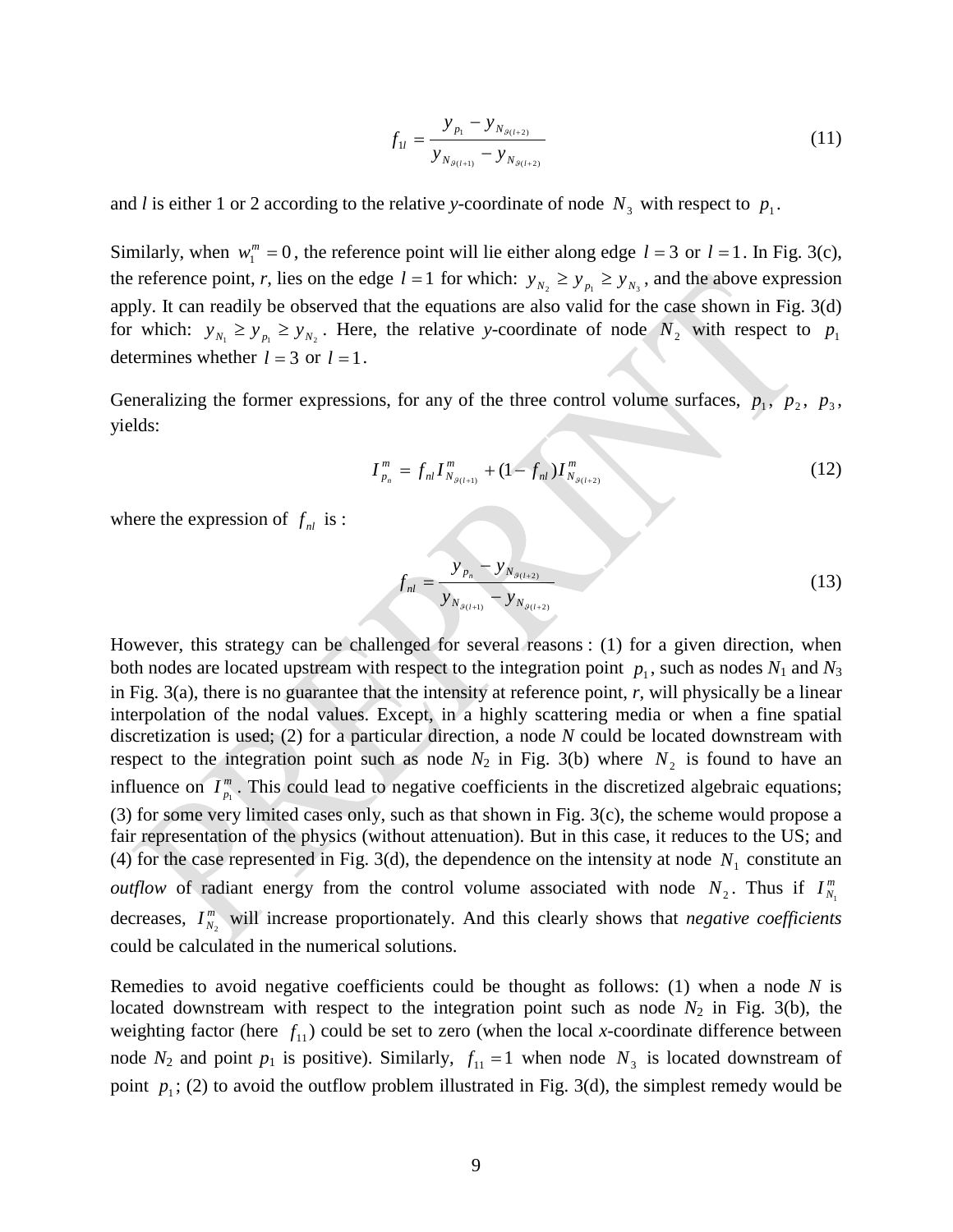to have an influence of  $N_2$  only. Clearly, this overrides the properties of the basic skew upwind scheme (BSUS) and reduces it more or less to the upwind scheme (US) but with more computational time requirement.

Nevertheless, having in mind its limitations, the second scheme retained for comparison is the basic skew upwind scheme (BSUS) described by Eq. (12).

#### **3.4 An intermediate skew upwind scheme (ISUS)**

To avoid having downstream influences and negative coefficients, an intermediate skew upwinding scheme (ISUS) is now introduced. In this scheme, that embeds ideas discussed in the previous subsection, the value of the intensity along the elements edges that link the nodes is assumed to be constant up to the midpoint of the edges: the value of intensity on the edges that delimit sub-control  $V_n$  is  $I_{N_n}^m$ .

With reference to Fig. 4(a), line  $M_2 - a$  represents a line of discontinuity of the intensity originating from the volumes associated with  $N_1$  and  $N_3$ . The relative influence of both nodes on the value of the radiative intensity at  $p_1$  is then a weighted average of  $I_{N_3}^m$  and  $I_{N_1}^m$ , the weights being the ratio  $|M_2 - b|/|c - b|$  and  $|M_2 - c|/|c - b|$ , respectively. On panel  $p_1$ ,  $I_{N_1}^m$ prevails from the centroid, *O*, to point *a*, then  $I_{N_3}^m$  prevails from *a* to  $M_1$ . Segment  $|c - b|$  is the projection, normal to  $\vec{\Omega}_m$ , of the control volume surface  $p_1$  over edge  $l = 2$ .

When  $w_1^m = 1$  (see Eq. (9)), with respect to coordinate axes located at the centroid, *O*, and oriented such that the *x*-axis is aligned with the two-dimensional projection of  $\vec{\Omega}_m$ ,  $y_{M_1}$  is positive and as long as  $y_M \le 0$  the node of influence for  $p_1$  will be  $N_3$  only. The case for which  $y_{M_2} = 0$  is shown in Fig. 4(b). When the situation depicted in Fig. 4(a) prevails,

$$
I_{p_1}^m = f_1^{\, +} I_{N_1}^m + (1 - f_1^{\, +}) I_{N_3}^m \tag{14}
$$

where  $f_1^+ = y_{M_2}/y_{M_1}$ . When  $y_{M_2} \ge y_{M_1}$ , the node of influence for  $p_1$  will be  $N_1$  only. Fig. 4(c) depicts the situation for which  $y_{M_2} = y_{M_1}$ .

To account for the above-described three possibilities, Eq. (14) will be valid if the weighting function is defined such that

$$
f_1^+ \equiv \text{MIN} \left[ \text{MAX} \left( \frac{y_{M_2}}{y_{M_1}} , 0 \right), 1 \right] \tag{15}
$$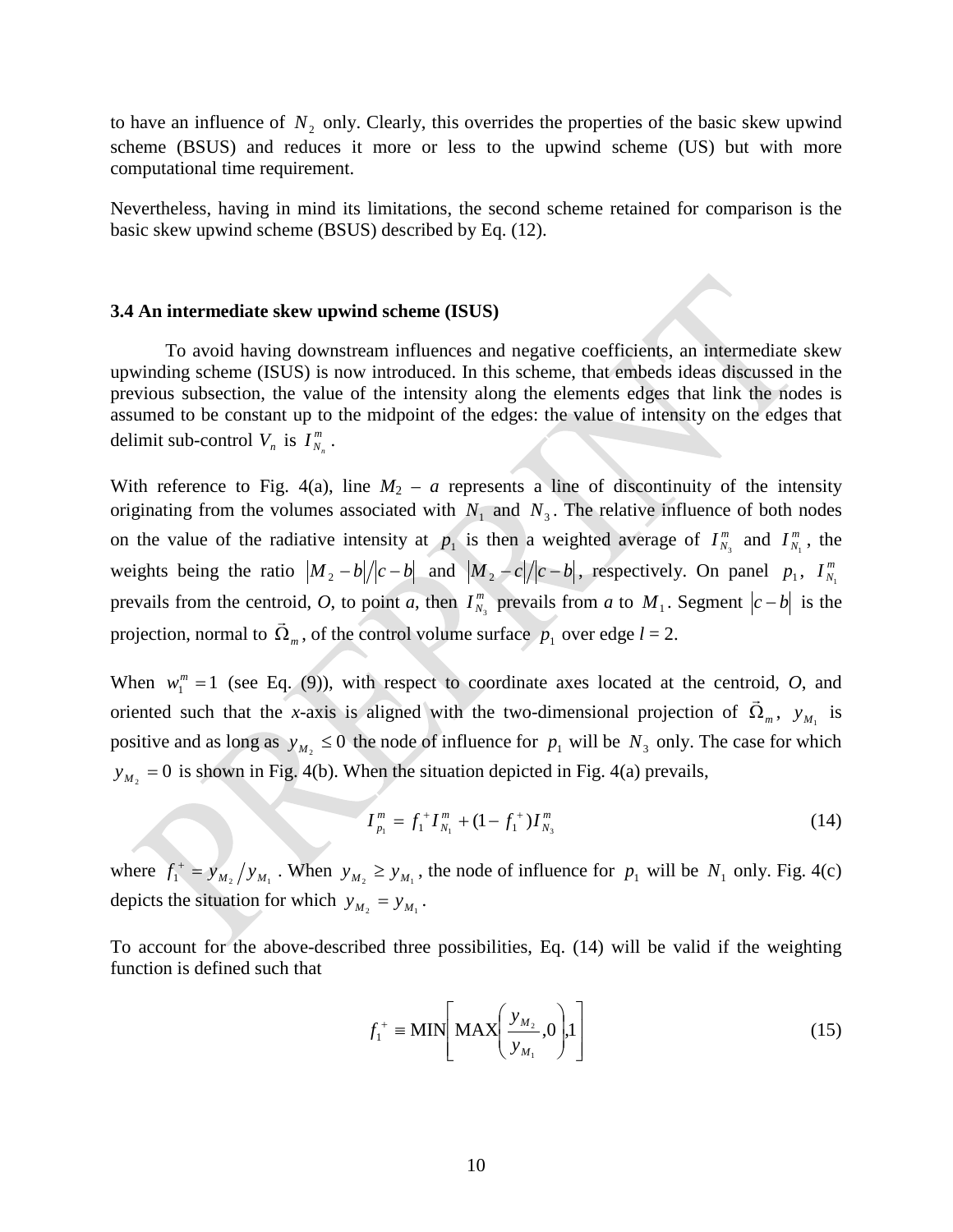When  $w_1^m = 0$ , as long as  $y_{M_3} \ge 0$  the node of influence for  $p_1$  will be  $N_2$  only. When the situation depicted in Fig. 4(d) occurs,

$$
I_{p_1}^m = f_1^- I_{N_1}^m + (1 - f_1^-) I_{N_2}^m \tag{16}
$$

where  $f_1 = y_{M_3} / y_{M_1}$ . When  $y_{M_3} \leq y_{M_1}$ , the node of influence for  $p_1$  will be  $N_1$  only. Hence, with the following weighting function

$$
f_1^- \equiv \text{MIN} \left[ \text{MAX} \left( \frac{y_{M_3}}{y_{M_1}}, 0 \right), 1 \right] \tag{17}
$$

Eq. (16) provides the value of  $I_{p_1}^m$  for the three geometric possibilities with  $w_1 = 0$ .

Although the expressions for *f* are mathematical expressions evaluated through the determination of the local *y*-coordinate of the element edges midpoints, the resulting expressions have a direct physical interpretation. For example, with respect to the element depicted in Fig. 4(a), it can be seen that  $f_1^+$  is the ratio of the radiative flux that crosses control surface  $O - M_2$  into direction  $\vec{\Omega}_m$  over the radiative flux that crosses control surface  $O - M_1$  along the same direction when there is no attenuation or reinforcement within the element. Specifically,

$$
f_1^+ = \frac{y_{M_2}}{y_{M_1}} = \frac{\vec{q}_{0-M_2}}{\vec{q}_{0-M_1}}
$$
 (18)

From this expression it can be concluded that the weighting factor will be equal to this ratio as long as the medium in the element, for the purpose of interpolation only, is assumed to be transparent.

Considering  $w_1^m$  as defined in Eq. (9), it is possible to account for the negative or positive value of  $\Omega_{m} \cdot \vec{n}_{p_1}$  $\vec{\Omega}_m \cdot \vec{n}_{p_1}$  by expressing  $I_{p_1}^m$  as

$$
I_{p_1}^m = w_1^m [f_1^+ I_{N_1}^m + (1 - f_1^+) I_{N_3}^m] + (1 - w_1^m) [f_1^- I_{N_1}^m + (1 - f_1^-) I_{N_2}^m]
$$
(19)

Finally, with the use of the integer function  $\mathcal{G}(n)$  defined previously, a general mathematical expression of  $I_{p_n}^m$  at any of the three panels,  $p_1, p_2, p_3$ , can be arrived at :

$$
I_{p_n}^m = w_n^m \left[ f_n^{m+} I_{N_m}^m + (1 - f_n^{m+}) I_{N_{\mathcal{S}(n+2)}}^m \right] + (1 - w_n^m) \left[ f_n^{m-} I_{N_n}^m + (1 - f_n^{m-}) I_{N_{\mathcal{S}(n+1)}}^m \right] \tag{20}
$$

where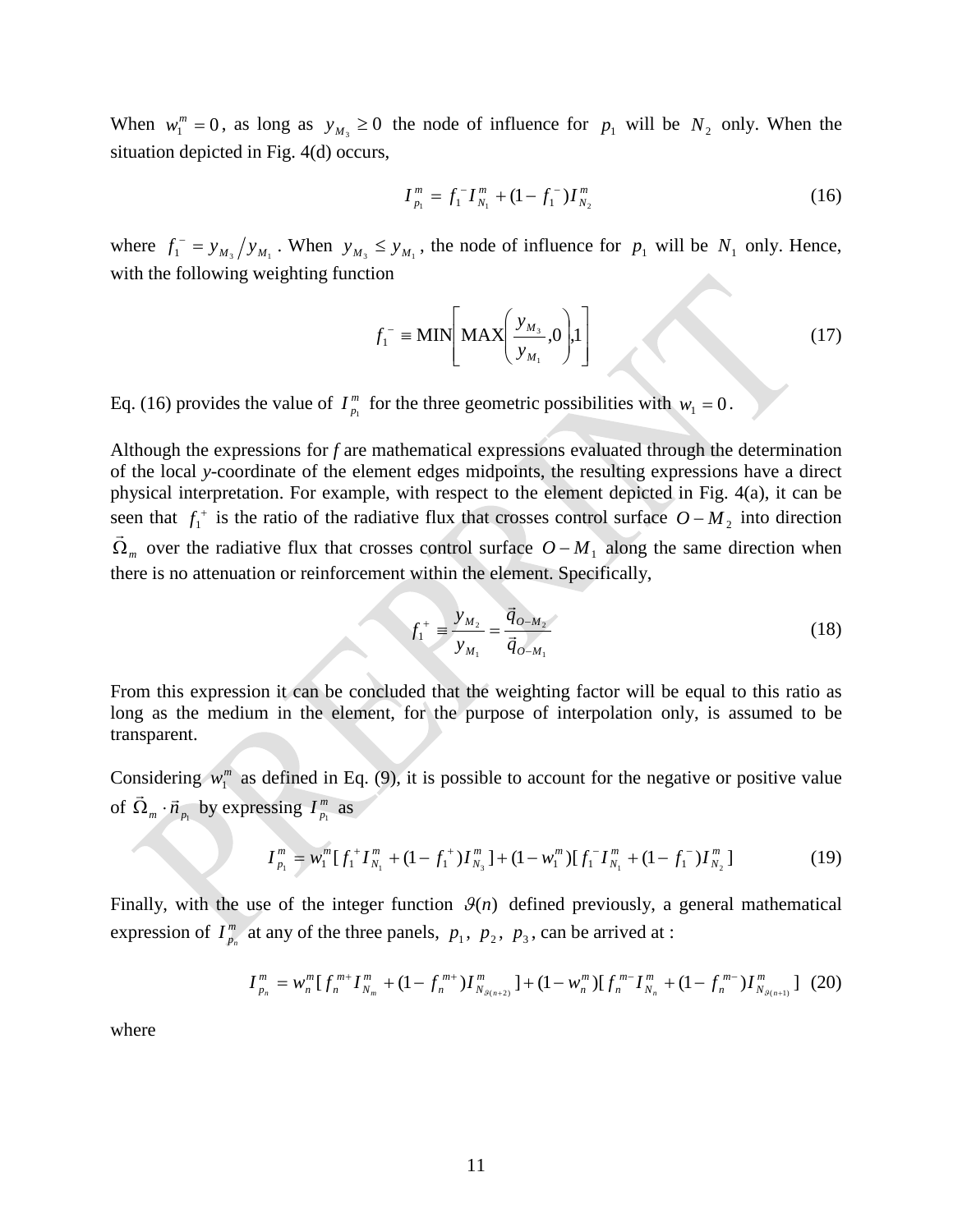$$
f_n^{m+} \equiv \text{MIN}\left[\text{MAX}\left(\frac{y_{M_{g_{(n+2)}}}}{y_{M_n}}, 0\right), 1\right] \ ; \qquad f_n^{m-} \equiv \text{MIN}\left[\text{MAX}\left(\frac{y_{M_{g_{(n+1)}}}}{y_{M_n}}, 0\right), 1\right] \tag{21}
$$

with  $n = 1, 2, 3$  for panels  $p_1, p_2, p_3$ , respectively. The superscript *m* is added to the definition of the weighting function *f* to permit calculation of these functions prior to the iterative solution process.

In Fig. 4(a), the contribution of  $N_1$  is still seen by the equations for panel  $p_1$  (between the centroid *O* and point *a*), but this contribution has no effect on the radiant energy conservation balance for the control volume associated with  $N_3$  after the contribution of  $p_2$  is accounted for. Because without attenuation  $I_{p_2}^m$  is  $I_{N_1}^m$ , all influence of  $N_1$  on  $p_1$ , for this case, cancel. This is valid as long as there is *no attenuation* involved, at the interpolation level, along the propagation path within an element. Otherwise, a net flux of radiant energy is still possible. That is, if the flux entering  $p_2$  is different from that entering  $p_1$ , between *O* and *a*, *negative coefficients* would still be possible.

The value of the intensity at  $p_1$  in Fig. 4(a) is simply a weighted average of that at node  $N_1$  and  $N_3$ . On panel  $p_1$ ,  $I_{N_1}^m$  prevails from the centroid to point *a*, then, from *a* to  $M_1$ ,  $I_{N_3}^m$  prevails.

## **3.5 A Skew Upwinding Scheme (SUS)**

The ideas embedded in the skew positive coefficient upwind scheme (SUS), which involve a flux-weighted average of the intensity over control volume faces, are first outlined for control volume surface  $p_1$  depicted in Fig. 5(a).

It has been seen that as long as there is *no attenuation* within the elements, the ISUS should improve accuracy over the US and avoid negative coefficients in the discretized algebraic equations. However, in a further refinement of the proposed scheme, it could be desirable to account for attenuation within the element. In this section, for a positive value of the radiant heat flux at  $p_1$  (see Fig. 5(a)), that is when  $w_1^m = 1$ , it is then mostly desirable to express the value of intensity at  $p_1$  directly in terms of that at  $p_2$  and that at node  $N_3$  such that

$$
I_{p_1}^m = f_1^{m+} I_{p_2}^m + (1 - f_1^{m+}) I_{N_3}^m \tag{22}
$$

with  $f_1^{m+}$  being defined appropriately.

This modification of the ISUS involves that: (1) *negative coefficients can not be computed*, since throughputs of radiant energy are correctly accommodated irrespective of the function  $f_1^{m+}$ , and (2) a simultaneous set of equations involving the three integration point intensities (that is at  $p_1$ , *p*2, and *p*3) must be solved to determine these values in terms of the nodal values. To generalize this SPCUS, a similar definition of  $f_1^{m+}$  to that used in Eq. (21) is employed with the obvious restriction that  $0 \le f \le 1$ .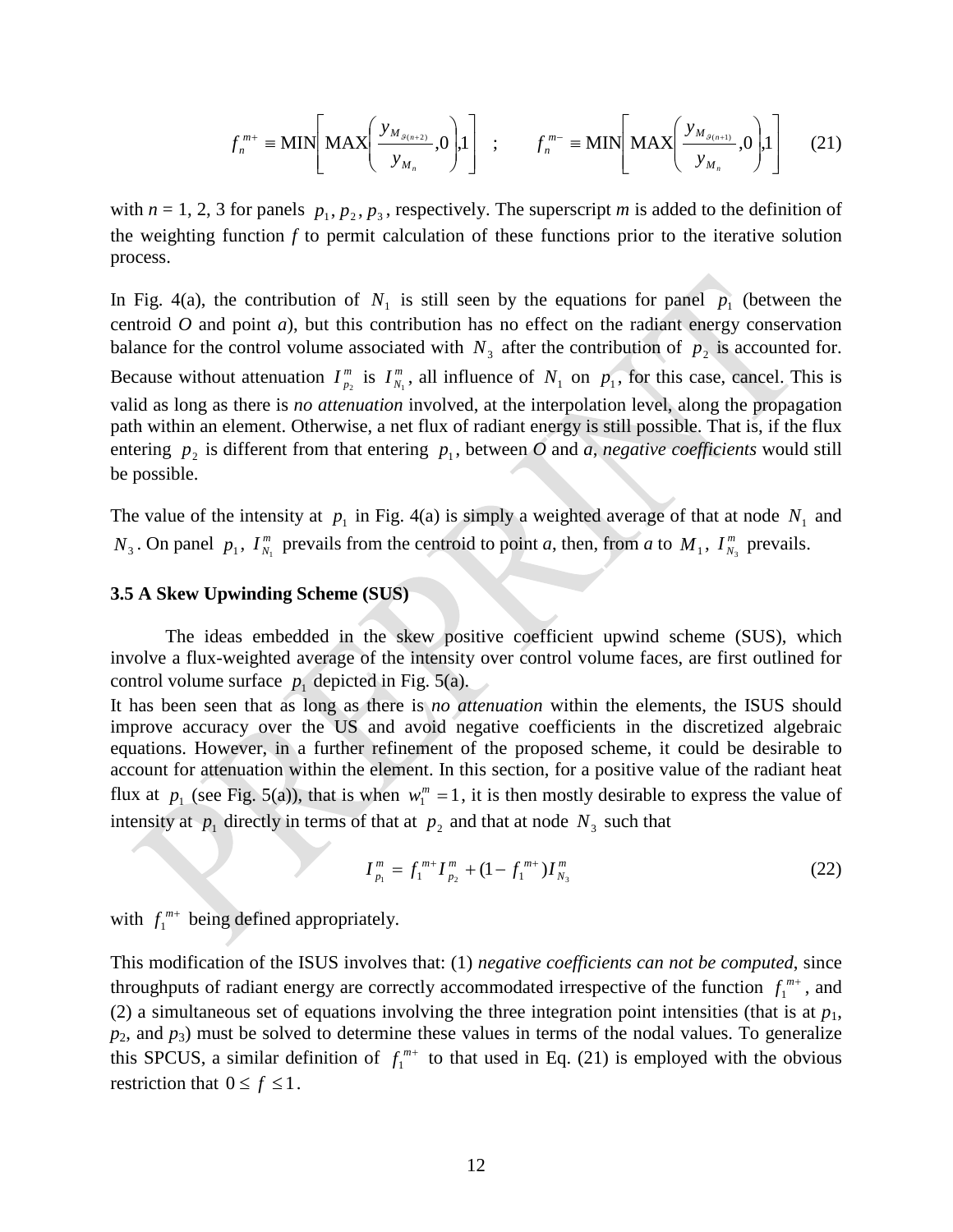To ensure a positive contribution to the coefficients when the radiative flux at  $p_2$  is *negative* – coming out of sub-control volume  $V_3$  in Fig. 5(a) – we need that  $I_{p_1}^m = I_N^m$  $I_{p_1}^m = I_{N_3}^m$ : the values of  $I_{p_1}^m$  and  $I_{p_2}^m$  at the panels  $p_1$  and  $p_2$  for this situation should only depend on the value of  $I^m$  at node 3, which is located upstream of these two surfaces: this implies that  $f_1^{m+} = 0$  in Eq. (22). On the other hand, if  $G_2^m$  is *positive* – coming into sub-control volume 3 in Fig. 5(b) – and greater than  $G_1^m$ , only  $I_{p_2}^m$  should influence the value of  $I_{p_1}^m$ , because the amount of energy transported by radiation out of control volume  $V_3$  across panel  $p_1$  has to be greater than or equal to what comes in by radiation through panel  $p_2$ , in order to ensure the positiveness of coefficients [1, 27, 34]. For this case  $f_1^{m+} = 1$ . In other situations, such as in Fig. 5(c), the function  $f_1^{m+}$  is just the ratio of the directional integral of  $\Omega \cdot \vec{n}_p$  $\vec{D}$  $\Omega \cdot \vec{n}_p$  over  $\omega_m$  for control surface  $p_2$  to that over  $p_1$ . Consequently, a general expression for  $f_1^{m+}$ , for a *positive*  $G_1^m$  can be defined as

$$
f_1^{m+} \equiv \text{MIN}\left[\text{MAX}\left(\frac{G_2^m}{G_1^m}, 0\right), 1\right]
$$
 (23)

The subscript 1 stipulates the association with panel 1 and the superscript + indicates that  $G_1^m$  is positive.

If these same guide lines are followed when radiation is crossing control volume surface  $p_1$  in the negative direction such as in Fig.  $5(d) - G_1^m$  is *negative* – then an equation, involving node 2 and panel  $p_3$ , can readily be obtained such that

$$
I_{p_1}^m = f_1^{m-1} I_{p_3}^m + (1 - f_1^{m-1}) I_{N_2}^m \tag{24}
$$

where  $f_1^{m-}$  is defined as

$$
f_1^{m-} \equiv \text{MIN}\bigg[\text{MAX}\bigg(\frac{G_3^m}{G_1^m}, 0\bigg), 1\bigg]
$$
 (25)

Introducing the weighting function,  $w_1^m$ , defined as in Eq. (9), it is possible to account for the negative or positive value of the radiative flux at  $p_1$  by expressing  $I_{p_1}^m$  as

$$
I_{p_1}^m = w_1^m [f_1^{m+} I_{p_2}^m + (1 - f_1^{m+}) I_{N_3}^m] + (1 - w_1^m) [f_1^{m-} I_{p_3}^m + (1 - f_1^{m-}) I_{N_2}^m]
$$
(26)

Finally, with the use of the integer function  $\mathcal{G}(n)$  defined previously, a general mathematical expression of  $I_{p_n}^m$  at any of the three panels,  $p_1, p_2, p_3$ , can be arrived at:

$$
I_{p_n}^m = w_n^m [f_n^{m+1} I_{p_{g(n+1)}}^m + (1 - f_n^{m+1}) I_{N_{g(n+2)}}^m] + (1 - w_n^m) [f_n^{m-1} I_{p_{g(n+2)}}^m + (1 - f_n^{m-1}) I_{N_{g(n+1)}}^m] \tag{27}
$$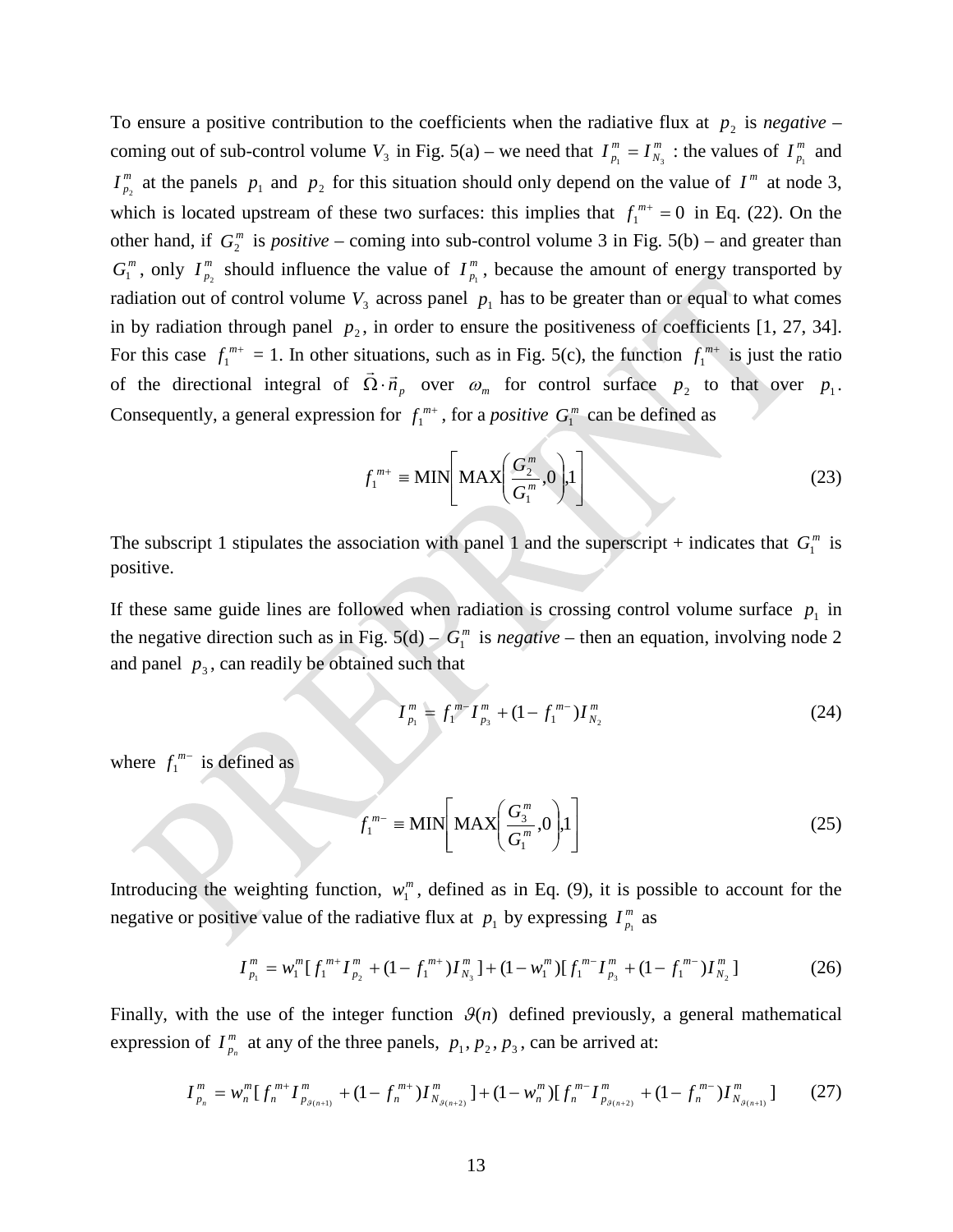where

$$
f_n^{m+} \equiv \text{MIN}\left[\text{MAX}\left(\frac{G_{\mathcal{G}(n+1)}^m}{G_n^m}, 0\right), 1\right] \quad ; \qquad f_n^{m-} \equiv \text{MIN}\left[\text{MAX}\left(\frac{G_{\mathcal{G}(n+2)}^m}{G_n^m}, 0\right), 1\right] \tag{28}
$$

with  $n = 1, 2, 3$  for panels  $p_1, p_2, p_3$ , respectively.

### **4. CONCLUDING REMARKS**

This paper presents the detailed derivation of a skew, positive coefficient, upwind scheme for the computation of radiative transport in enclosures discretized by use of triangular meshes. The exhaustive description was intended for the analyst who may want to implement such a procedure in his or her own numerical method. From the proposed descriptions, ideas could easily be extrapolated for the analyst who may want to implement these ideas on rectangular meshes

The proposed scheme is based on the application of sound physical arguments, resulting in: (1) fast convergence of the algorithm; (2) inherent preclusion of the possibility of computing negative coefficients to the discretized algebraic equations; (3) relatively low levels of false scattering; (4) relative insensitivity to grid orientation; and (5) solutions completely free from undesirable oscillations. These attributes render the scheme attractive, especially in the context of combined modes of heat transfer and fluid flow for which computational time is a major concern. The performances of the proposed scheme are readily available in a companion paper [36].

The development presented in this paper, considers pure upwinding, that is the effect of intensity attenuation and reinforcement are not considered within an element. In this way, the specific features avoiding negative coefficients are readily appreciated. One of the interesting features of the proposed scheme is that it can be used in the context of combined modes heat transfer and fluid flow problems employing the same procedure for the solution of the algebraic discretized conservation equations. Therefore, although implemented in the context of a CVFEM, the ideas are readily amenable for incorporation in a FVM or a FEM.

### **APPENDIX A: Closures relations**

Eqs. (8), (12), (20), and (27) are systems of equations for the unknowns  $I_p^m$ . These systems of equations can conveniently be written in a matrix form, yielding

$$
[A]_{3\times 3} \langle I_p^m \rangle_{3\times 1} = [B]_{3\times 3} \langle I_N^m \rangle_{3\times 1}
$$
 (29)

or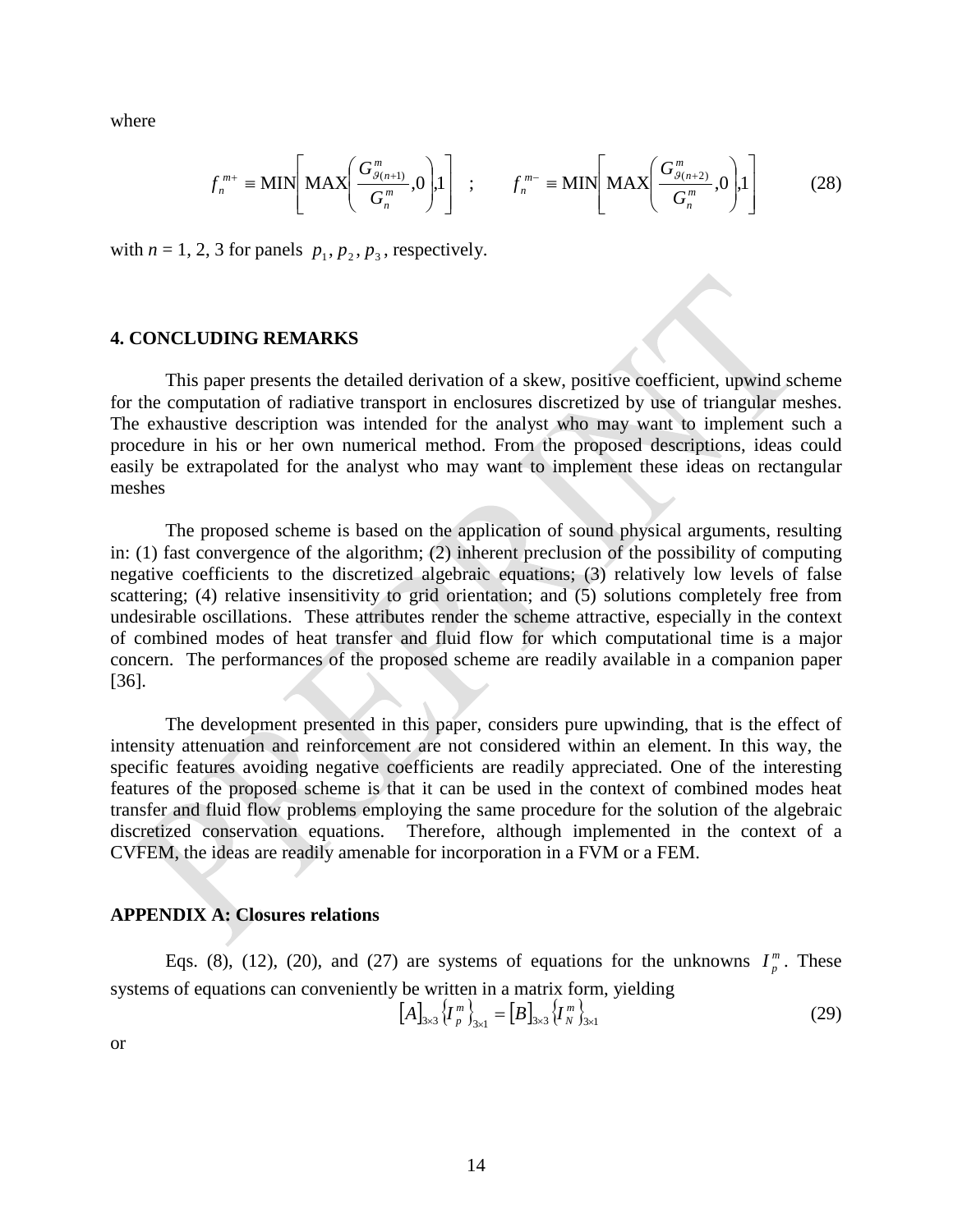$$
\begin{bmatrix} a_{11} & a_{12} & a_{13} \ a_{21} & a_{22} & a_{23} \ a_{31} & a_{32} & a_{33} \end{bmatrix} \begin{bmatrix} I_{p_1}^m \\ I_{p_2}^m \\ I_{p_3}^m \end{bmatrix} = \begin{bmatrix} b_{11} & b_{12} & b_{13} \ b_{21} & b_{22} & b_{23} \ b_{31} & b_{32} & b_{33} \end{bmatrix} \begin{bmatrix} I_{N_1}^m \\ I_{N_2}^m \\ I_{N_3}^m \end{bmatrix}
$$
 (30)

### **A.1 Upwind scheme**

For a two-dimensional implementation of the upwind scheme (US), the A matrix is the identity matrix while the coefficients of the B matrix are:

$$
b_{jj} = 0; \ b_{jg(j+1)} = (1 - w_j^m); \ b_{jg(j+2)} = w_j^m
$$
 (31)

#### **A.2 Basic skew upwind scheme**

To implement the basic skew upwind scheme in two-dimensions, the A matrix is also the identity and matrix B can be constructed such that, when  $y_{N_i} \ge y_{p_i} \ge y_{N\mathcal{B}(j+1)}$ , we obtain :

$$
b_{ij} = f_{ij}; b_{i, \theta(j+1)} = (1 - f_{ij}); b_{i, \theta(j+2)} = 0
$$
\n(32)

#### **A.3 Intermediate skew upwind scheme**

In this case, the A matrix is once again the identity matrix and matrix B can be constructed such that:

 $(1-w_j^m)f_j^{m-}$ ;  $b_{j,9(j+1)} = (1-w_j^m)(1-f_j^{m-})$ ;  $b_{j,9(j+2)} = w_j^m(1-f_j^{m+})$ + −  $= w_j^m f_j^{m+} + (1 - w_j^m) f_j^{m-}$ ;  $b_{j\theta(j+1)} = (1 - w_j^m)(1 - f_j^{m-})$ ;  $b_{j\theta(j+2)} = w_j^m (1 - f_j^m)$ *m*  $j\theta(j+2)$   $\qquad$   $W_j$ *m j m*  $j\theta(j+1) = (1 - W_j)$ *m j m j m j*  $b_{jj} = w_j^m f_j^{m+} + (1 - w_j^m) f_j^{m-}$ ;  $b_{j\theta(j+1)} = (1 - w_j^m)(1 - f_j^{m-})$ ;  $b_{j\theta(j+2)} = w_j^m (1 - f_j^{m+})$  (33) The full matrix coefficients for the ISUS are :

$$
\begin{bmatrix} w_1^m f_1^{m+} + (1 - w_1^m) f_1^{m-} & (1 - w_1^m) (1 - f_1^{m-}) & w_1^m (1 - f_1^{m+}) \\ w_2^m (1 - f_2^{m+}) & w_2^m f_2^{m+} + (1 - w_2^m) f_2^{m-} & (1 - w_2^m) (1 - f_2^{m-}) \\ (1 - w_3^m) (1 - f_3^{m-}) & w_3^m (1 - f_3^{m+}) & w_3^m f_3^{m+} + (1 - w_3^m) f_3^{m-} \end{bmatrix}
$$

## **A.4 Skew positive coefficient upwind scheme**

For the implementation of the SPCUS, the coefficients of matrices A and B are

$$
a_{jj} = 1; \quad a_{jg(j+1)} = -w_j^m f_j^{m+}; \qquad a_{jg(j+2)} = -(1 - w_j^m) f_j^{m-}
$$
  
\n
$$
b_{jj} = 1; \quad b_{jg(j+1)} = (1 - w_j^m)(1 - f_j^{m-}); \quad b_{jg(j+2)} = w_j^m (1 - f_j^{m+})
$$
\n(34)

The matrix coefficients for the SPCU scheme are :

$$
\begin{bmatrix}\n1 & -w_1 f_1^+ & -(1 - w_1) f_1^- \\
-(1 - w_2) f_2^- & 1 & -w_2 f_2^+ \\
-w_3 f_3^+ & -(1 - w_3) f_3^- & 1\n\end{bmatrix}
$$
\n
$$
\begin{bmatrix}\n0 & (1 - w_1)(1 - f_1^-) & w_1(1 - f_1^+) \\
w_2(1 - f_2^+) & 0 & (1 - w_2)(1 - f_2^-) \\
(1 - w_3)(1 - f_3^-) & w_3(1 - f_3^+) & 0\n\end{bmatrix}
$$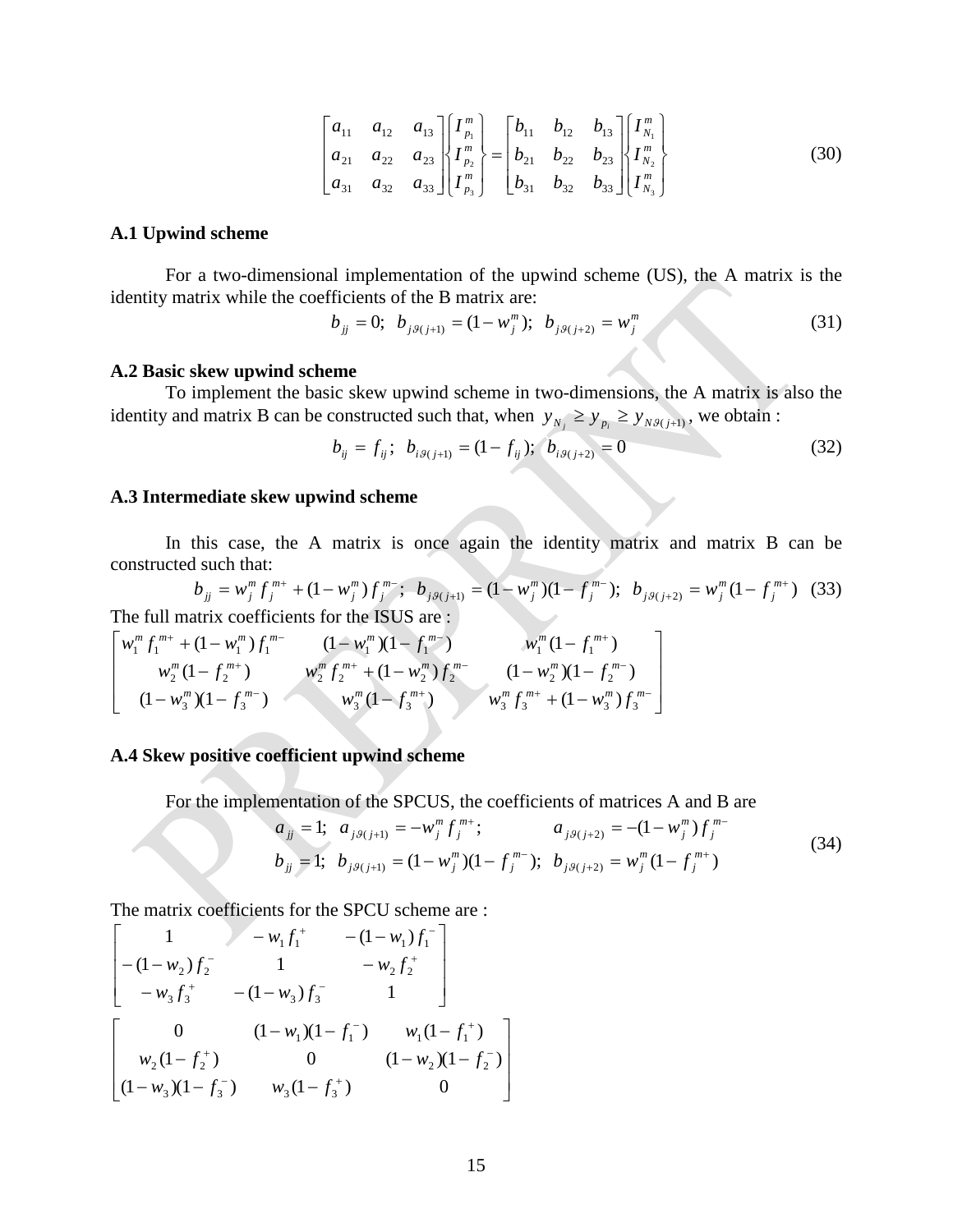These matrices involve geometric quantities only. They can be computed before the iterative solution procedure that solves for intensity begins.

*Acknowledgements* – The authors gratefully acknowledge Rodolphe Vaillon (CNRS researcher, CETHIL, INSA de Lyon), Guillaume Gautier (Eng, PSA Group), and Mathieu Francoeur (Researcher, University of Kentucky) for their participation, collaboration and/or comments during these research works. The authors are also grateful to the Natural Sciences and Engineering Research Council of Canada (NSERC). Thanks go to Alan Wright for helping in the preparation of this manuscript.

## **REFERENCES**

- 1. D. R. Rousse, Numerical Predictions of Two-Dimensional Conduction, Convection, and Radiation Heat Transfer. I – Formulation, Int. J. Thermal Sciences, vol. 39 (3), pp. 315- 331, 2000.
- 2. V. Feldheim, and P. Lybaert, Solution of Radiative Heat Transfer Problems with the Discrete Transfer Method Applied to Triangular Meshes, J. Comput. Appl. Math., vol. 68, pp. 179–190, 2004.
- 3. P. Mahanta, and S. C. Mishra, Collapsed dimension method applied to radiative transfer problems in complex enclosures with participating medium, Num. Heat Transfer B, vol. 42 (4), pp. 367-388, 2002.
- 4. S. C. Mishra, P. Talukdar, D. Trimis, and F. Durst, Computational efficiency improvements of the radiative transfer problems with or without conduction - a comparison of the collapsed dimension method and the discrete transfer method, Int. J. Heat Mass Transfer, vol. 46 (16), pp. 3083-3095, 2003.
- 5. S. C. Mishra, N. Kaur, and H.K. Roy, The DOM approach to the collapsed dimension method for solving radiative transport problems with participating media, Int. J. Heat Mass Transfer, vol. 49 (1-2), pp. 30-41, 2006.
- 6. J. M. Zhao, and L. H. Liu, Second-order radiative transfer equation and its properties of numerical solution using the finite-element method, Num. Heat Transfer B, vol. 51, pp. 391–409, 2007.
- 7. J. Y. Tan, J. M. Zhao, L. H. Liu, and Y. Y. Wang, Comparative study on accuracy and solution cost of the first/second-order radiative transfer equations using the meshless method, Num. Heat Transfer B, vol. 55, pp. 324-337, 2009.
- 8. B. G. Carlson, and K. D. Lathrop, Transport Theory The method of Discrete-Ordinates, In Computing Methods in Reactor Physics, Gordon and Breach, New York, 1968.
- 9. D. J. Hyde, and J. S. Truelove, The Discrete Ordinates Approximations for Multidimensional Radiant Heat Transfer in Furnaces, Technical Report, UKAEA, Report number AERE-R8502, 1976.
- 10. W. A. Fiveland, Discrete-Ordinates Solutions of the Radiative Transport Equation for Rectangular Enclosures, ASME J. Heat Transfer, vol. 106 (2), pp. 699-706, 1984.
- 11. P. J. Coelho, and D. Aelenei, Application of high-order spatial resolution schemes to the hybrid finite volume/finite element method for radiative transfer in participating media, Int. J. Numer. Method Heat Fluid Flow, vol. 18 (2), pp.173–184, 2008.
- 12. Q. Cheng, H. C. Zhou, Y. L. Yu, and D. X. Huang, Highly-directional radiative intensity in a 2-D rectangular enclosure calculated by the DRESOR method, Num. Heat Transfer B, vol. 54 (4), pp. 354-367, 2008.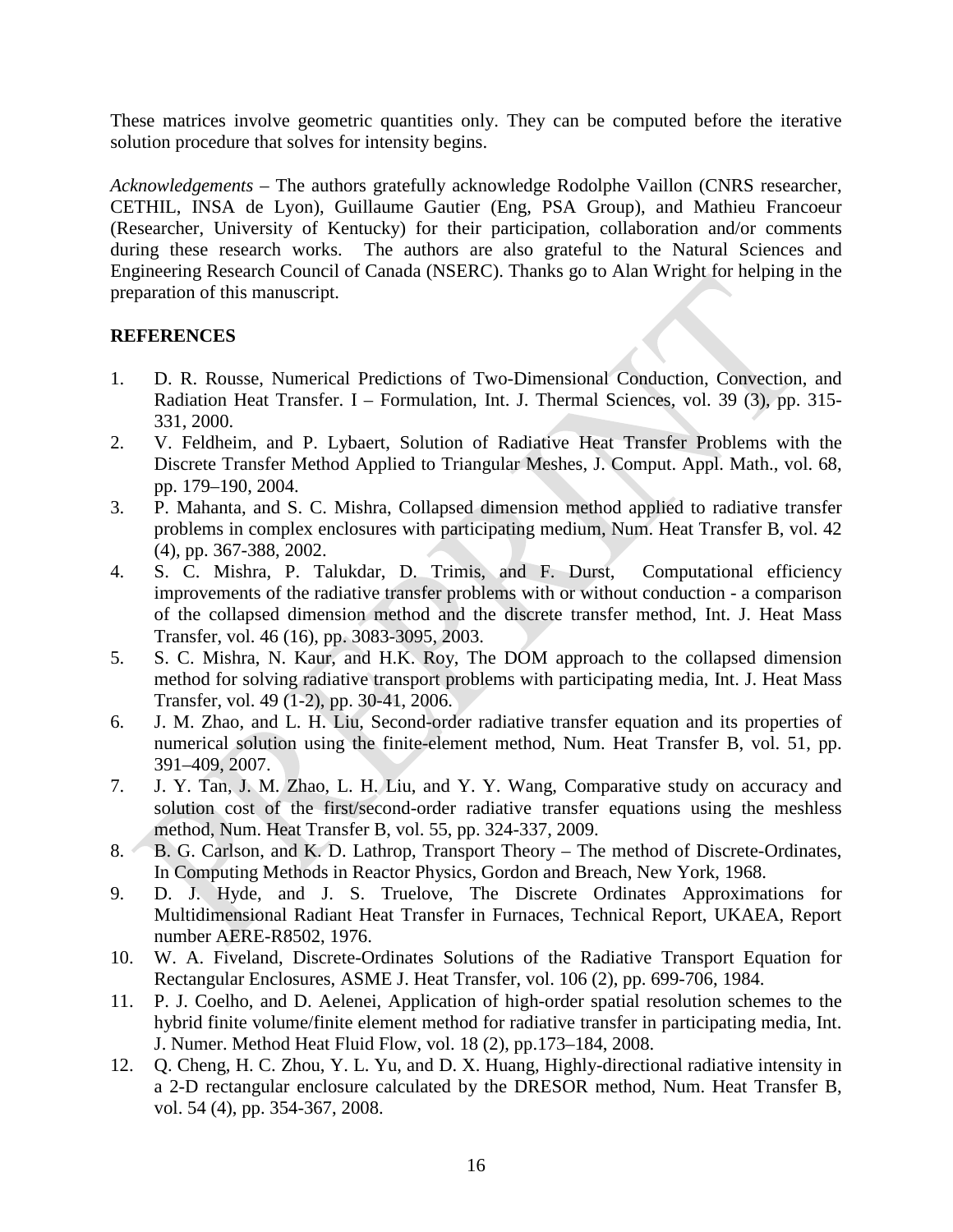- 13. J. C. Chai, S. V. Patankar, and H. S. Lee, Evaluation of Spatial Differencing Practices for the Discrete-Ordinates Method, J. Thermophys Heat Transfer, vol. 8 (1), pp. 140-144, 1994.
- 14. K. D. Lathrop, Spatial Differencing of the Transport Equation: Positivity vs Accuracy, J. Comp. Physics, vol. 4, pp. 475-498, 1969.
- 15. W. A. Fiveland, and J. P. Jessee, Comparisons of Discrete Ordinates Formulations for Radiative Heat Transfer in Multidimensional Geometries, J. Thermophys Heat Transfer, vol. 9, pp. 47-54, 1995.
- 16. A. S. Jamaluddin, and P. J. Smith, Predicting Radiative Transfer in rectangular Enclosures using the Discrete Ordinates Method, Combust. Sci. Tech, vol. 59, pp. 321-340, 1988.
- 17. F. Liu, H. A. Becker, and A. Pollard, Spatial Differencing Schemes of the Discrete-Ordinates Method, Num. Heat Transfer B, vol. 30, pp. 23-43, 1996.
- 18. N. Berour, D. Lacroix, and G. Jeandel, Radiative and conductive heat exchanges in high temperature glass melt with the Finite Volume Method approach. Influence of several spatial differencing schemes on RTE solution, Num. Heat Transfer A, vol. 49, pp. 567-588, 2006.
- 19. D. R. Rousse, and R. B. Baliga, Formulation of a Control-Volumes Finite Element Method for Radiative Transfer in Participating Media, In Proc.  $7<sup>th</sup>$  Int. Conf. Num. Meth. Thermal Problems, pp. 786-795, Stanford, 1991.
- 20. D. R. Rousse, Numerical Predictions of Multidimensional Conduction, Convection and Radiation Heat Transfer in Participating Media, Ph.D. thesis, McGill University, Montréal, 1994.
- 21. S. V. Patankar, Numerical Heat Transfer and Fluid Flow, Hemisphere, Washington, 1980.
- 22. H. P. Tan, H. C. Zhang, and B. Zhen, Estimation of Ray Effect and False Scattering in Approximate Solution Method for Thermal Radiative Transfer Equation, Numer. Heat Transfer A, vol. 46, pp. 807–829, 2004.
- 23. P. J. Coelho, The role of ray effects and false scattering on the accuracy of the standard and modified discrete ordinates methods, J. Quant. Spectrosc. Radiat. Transfer, vol. 73 (2-5), pp. 231–238, 2002.
- 24. J. P. Jessee, and W. A. Fiveland, Bounded, High-Resolution Differencing Schemes Applied to the Discrete Ordinates Method, J. Thermophys. Heat Transfer, vol. 11, pp. 540-548, 1997.
- 25. G. D. Raithby, Skew Upstream differencing Schemes for Problems Involving Fluid Flow, Comp. Meth. In App. Mech. and Eng., vol. 9, pp. 153-164, 1976.
- 26. B. P. Leonard, A Stable and Accurate Convective Modelling Procedure Based on Quadratic Upstream Interpolation, Comp. Meth. In App. Mech. and Eng., vol. 19, pp. 59-98, 1979.
- 27. Y. A. Hassan, J. G. Rice, and J. H. Kim, A Stable Mass-Flow-Weighted Two-Dimensional Skew Upwind Scheme, Num. Heat Transfer, vol. 6, pp. 395-408, 1983.
- 28. P. M. Gresho, and R. L. Lee, Don't Suppress the Wiggles They're Telling you Something!, In Proc. Symposium Finite Element Methods for Convection Dominated Flows, pp. 37-61, ASME Winter Ann. Meeting, New York, 1979.
- 29. I. Christie, D. F. Griffiths, A. R. Mitchell, and O. C. Zienkiewicz, Finite Element Methods for Second Order Differential Equations with Significant First Derivatives, Int. J. Numer. Methods Eng., vol. 10, pp. 1389-1396, 1976.
- 30. J. C. Heinrich, P. S. Huyakorn, O. C. Zienkiewicz, and A. R. Mitchell, An Upwind Finite Element Method Scheme for Two-Dimensional Convective Transport Equations, Int. J. Numer. Methods Eng., vol. 11, pp. 131-143, 1977.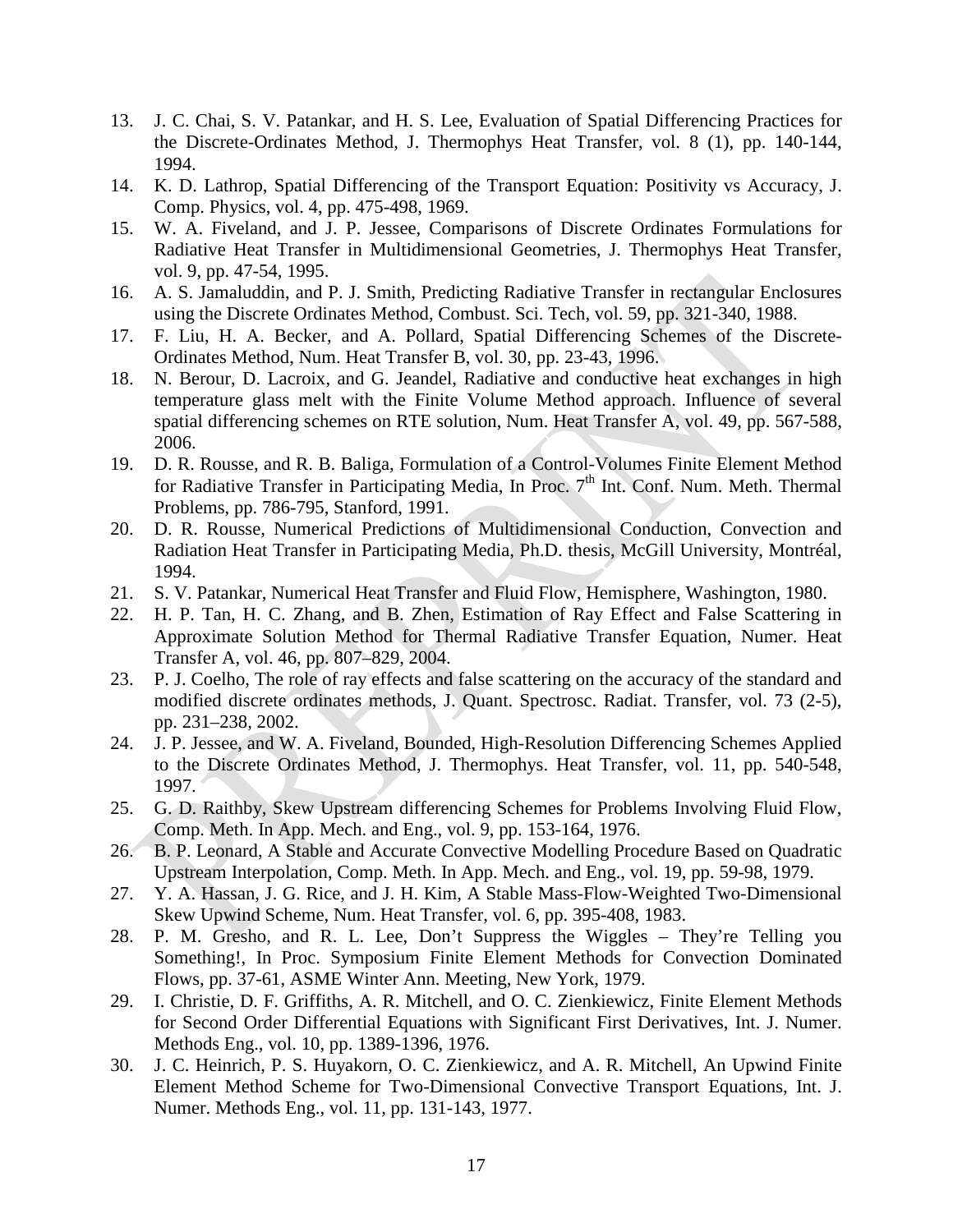- 31. P. S. Huyakorn, Solution of Steady-State Transp Element Scheme, Appl. Math, Modelling, vol. 1, pp. 187-195, 1977.
- 32. T. J. R. Hughes, W. K. Liu, and A. N. Brooks, Finite Element Analysis of Incompressible Viscous Flows by the Penalty Function Formulation, J. Comp. Phys., vol. 30, pp. 1-60, 1979.
- 33. G. E. Schneider, and M. J. Raw, A Skewed Positive Influence Coefficient Upwinding Procedure for Control Volume Based Finite Element Convection Diffusion Computation, Num. Heat Transfer, vol. 9, pp. 1-26, 1986.
- 34. H. J. Saabas, A CVFEM for three-Dimensional, Incompressible, Viscous Fluid Flow, Ph.D. thesis, McGill University, Montréal, 1991.
- 35. D. R. Rousse, G. Gautier, J. F. and Sacadura, Numerical Predictions of Two-Dimensional Conduction, Convection, and Radiation Heat Transfer. II – Validation, Int. J. Thermal Sciences, vol. 39 (3), pp. 332-353, 2000.
- 36. D. R. Rousse, F. Asllanaj, N. Ben Salah, and S. Lassue, A consistent interpolation function for the solution of radiative transfer on triangular meshes. II – Validation, Num. Heat Transfer B, (accepted), 2010.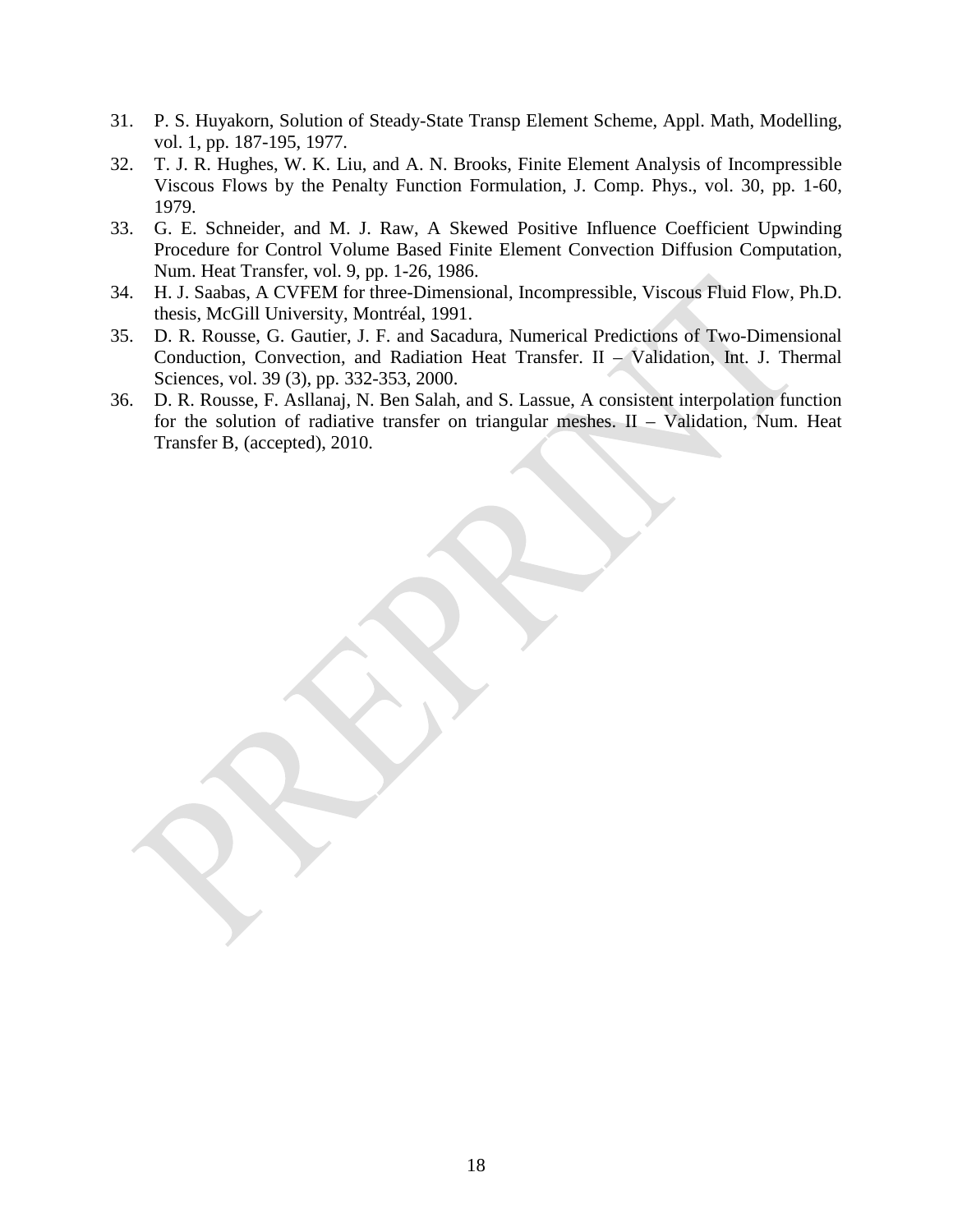

Figure 1. – A typical two-dimensional element and its related notation.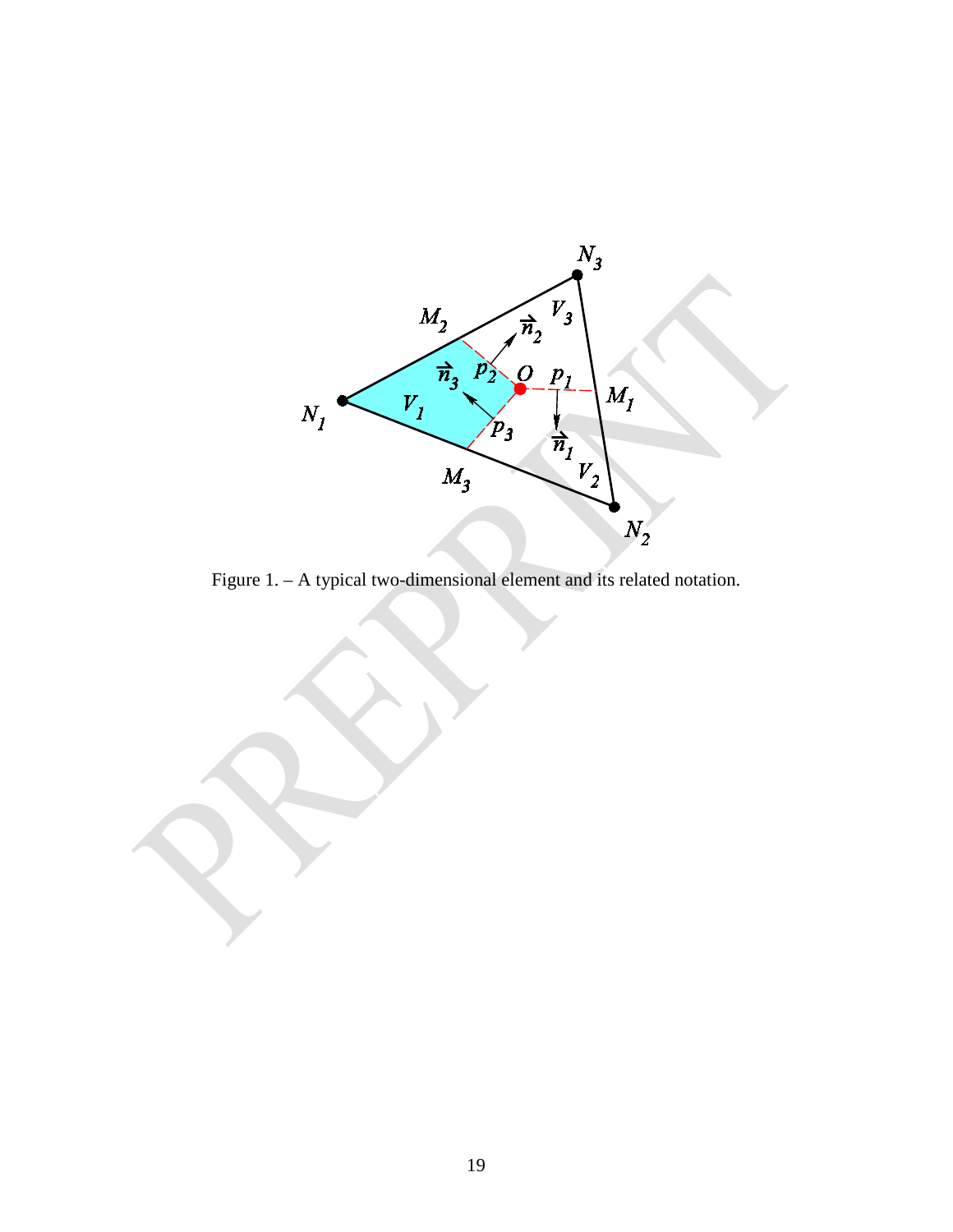

Figure 2. – An upwind scheme: (a) Positive dot product; (b) Negative dot product; (c) Fair alignment; and (d) Poor alignment.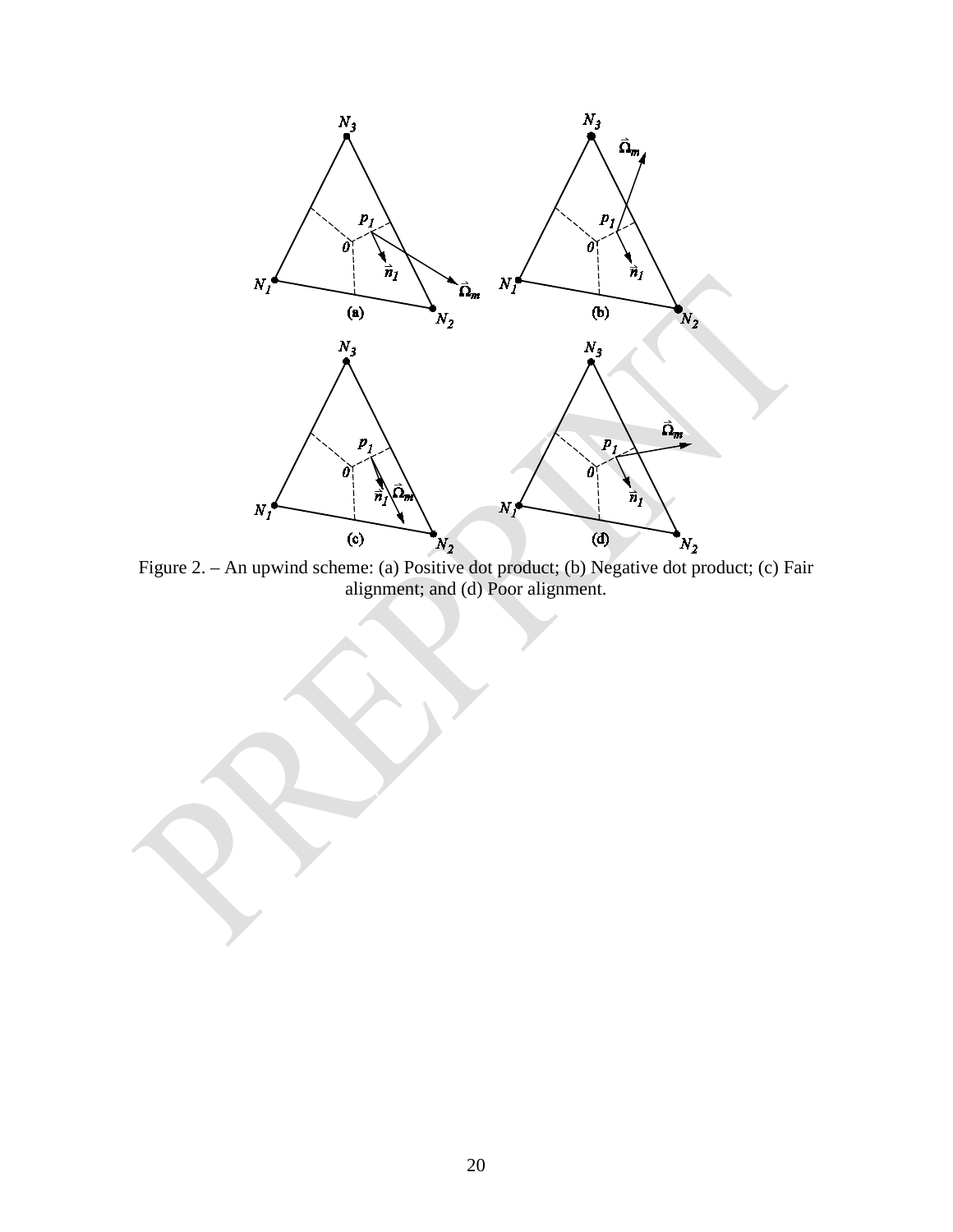

Figure 3. – A basic skew upwind scheme: (a) reference node on edge  $l = 2$  linking  $N_3$  and  $N_1$ ; (b) reference node on edge  $l = 1$  linking  $N_2$  and  $N_3$ ; (c) excellent alignment but reduces to the US; (d) possibility of negative coefficients.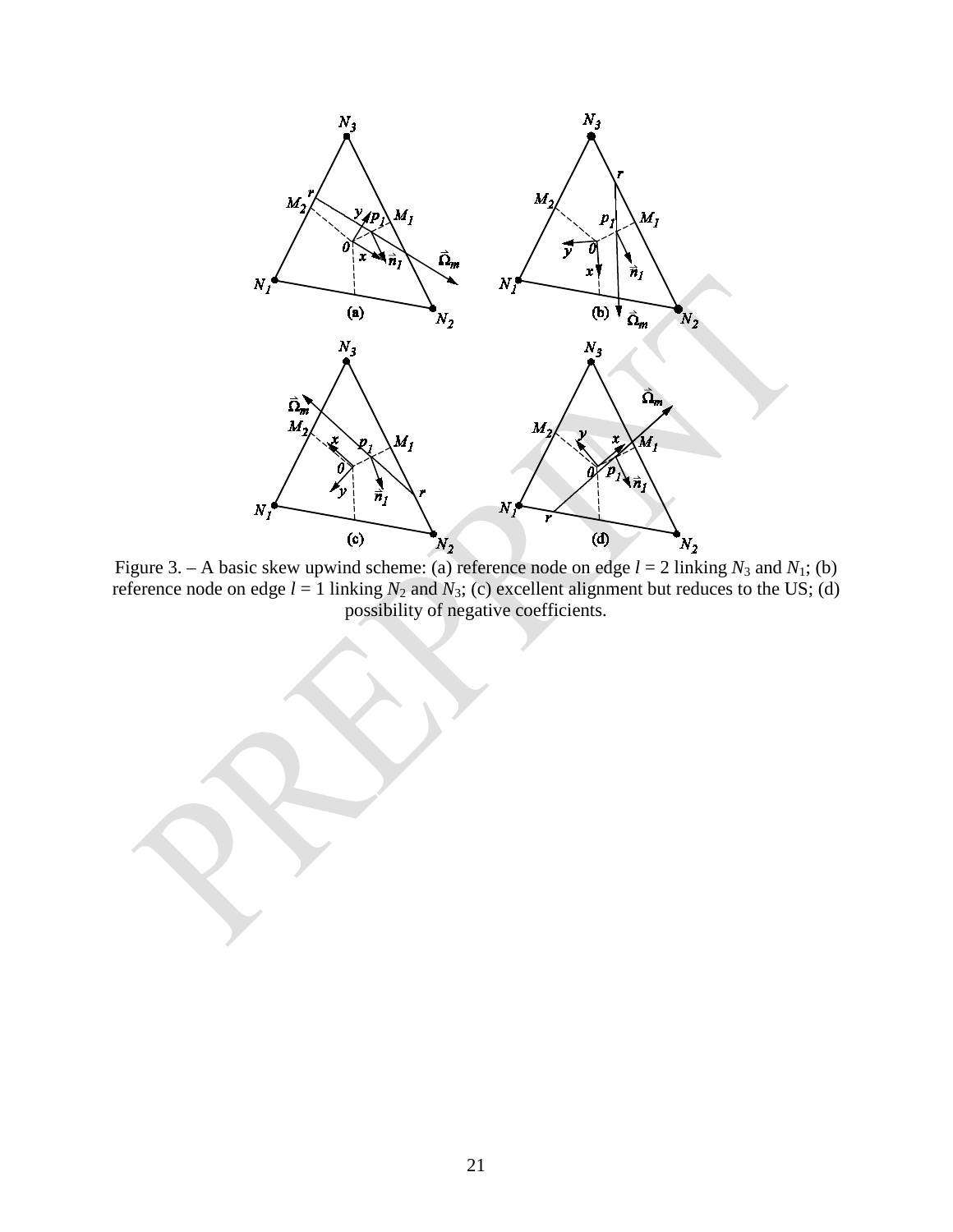

Figure 4. – An intermediate skew upwind scheme: (a) weighted average of the intensity at nodes *N*<sub>3</sub> and *N*<sub>1</sub>; (b) influence of *N*<sub>1</sub> only when  $y_{M_1} \le y_{M_2}$ ; (c) influence of N<sub>3</sub> only when  $y_{M_2} \le 0$ ; and (d) possibility of negative coefficients.